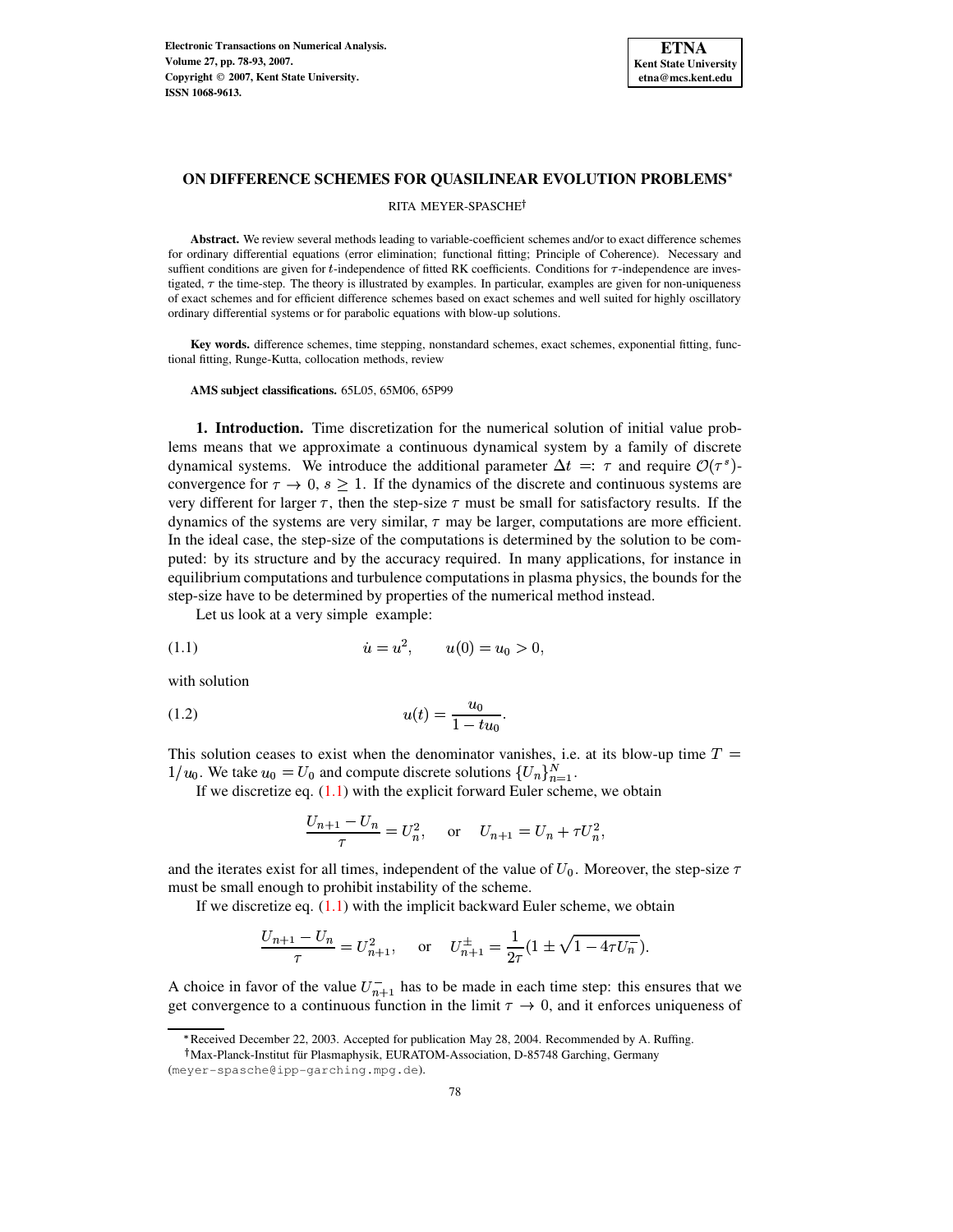the solution. It does not prohibit though that the iterates on the two branches meet and turn complex at a time  $T(\tau) < T(u_0)$ . Real iterates thus cease to exist, but the non-existence happens in a way which is different from blow-up. Moreover, implicit difference schemes have a tendency to turn superstable and thus to produce qualitatively wrong solutions for step-sizes  $\tau$  which are not small enough.

If we discretize eq.  $(1.1)$  with the 'nonstandard scheme'

<span id="page-1-2"></span>(1.3) 
$$
\frac{U_{n+1} - U_n}{\tau} = U_n U_{n+1}, \text{ or } U_{n+1} = \frac{U_n}{1 - \tau U_n},
$$

we find that this scheme is exact, i.e. for any step-size  $\tau$  it reproduces the solution [\(1.2\)](#page-0-1) without discretization error, as long as  $n \cdot \tau < T(u_0) = 1/u_0$ .

Given any individual differential equation, how to find an optimal scheme for it? How should nonlinear terms in differential equations be discretized? Attempts are made for developing a theory of nonstandard schemes 'optimal for individual differential equations' [\[16\]](#page-15-0). In the case of eq. [\(1.1\)](#page-0-0) and  $f(u) = u^2$ , however, we notice that

$$
\frac{U_{n+1} - U_n}{\tau} = U_n U_{n+1} = f(U_n) + f'(U_n) \frac{U_{n+1} - U_n}{2},
$$

and this is a linearly implicit *standard* scheme, a so-called Rosenbrock-Wanner scheme. Linearly implicit schemes were introduced by Rosenbrock in 1963. Today they are standard in the numerical treatment of stiff differential equations and of differential-algebraic equations [\[7\]](#page-14-0). Also other 'nonstandard' schemes found in the literature turned out to be standard [\[15\]](#page-15-1).

In the following we shall have a 'nonstandard' view on standard schemes. We shall discuss on which functions given, well-known schemes are exact (on which  $f(u)$ , on which  $u(t)$ ?) and we shall discuss several methods for finding schemes which are exact on given  $s$ -dimensional function spaces. Depending on the chosen function space, the schemes have constant coefficients, or coefficients depending on time  $t$  and/or time-step  $\tau$ . Necessary and sufficient conditions for  $t$ -independence are given,  $\tau$ -independence is discussed.

These investigations mostly lead to results for simple quasilinear equations. Exact schemes for simple equations have been used successfully for designing efficient schemes relevant to applications. As examples, Denk-Bulirsch schemes and LeRoux schemes are discussed in this text. Kojouharov-Chen schemes for advection-diffusion-convection equations [\[8\]](#page-14-1) and structure-preserving schemes for canonical and non-canonical Hamiltonian systems [\[4\]](#page-14-2) must at least be mentioned. This is an updated, enlarged version of [\[13\]](#page-15-2).

<span id="page-1-0"></span>**2. Exact schemes.** We start by considering non-autonomous systems

 Z[ ' ^# \$ (2.1)

with smooth functions  $f : (t_1, t_2) \times \mathbb{R}^q \to \mathbb{R}^q$ ,  $q \ge 1$ . We assume  $[0, T] \subset (t_1, t_2) \subset \mathbb{R}^q$  $\alpha \subset \mathbb{R}$ and consider one-step schemes

<span id="page-1-1"></span>(2.2) 
$$
U_{n+1} = \mathcal{A}(f)(U_n, \tau), \qquad U_0 = u_0,
$$

for the numerical solution of system [\(2.1\)](#page-1-0) on the interval [0, T]. Here  $\tau = \Delta t$  is the time step,  $U_n$  is an approximation to the exact solution  $u(t_n)$  at time  $t_n = n\tau$ ,  $n = 0, 1, 2, \ldots$ , and  $A(f)$  denotes the evolution map given by the numerical scheme. Note that for implicit methods, the evolution map  $\mathcal{A}(f)$  requires a non-linear solve. In this text we assume that the explicit form [\(2.2\)](#page-1-1) can always be obtained uniquely in exact arithmetic and we neglect the presence of rounding errors. We also allow numerical methods for which the evolution map  $A(f)$  involves derivatives of f with respect to u.

**ETNA Kent State University etna@mcs.kent.edu**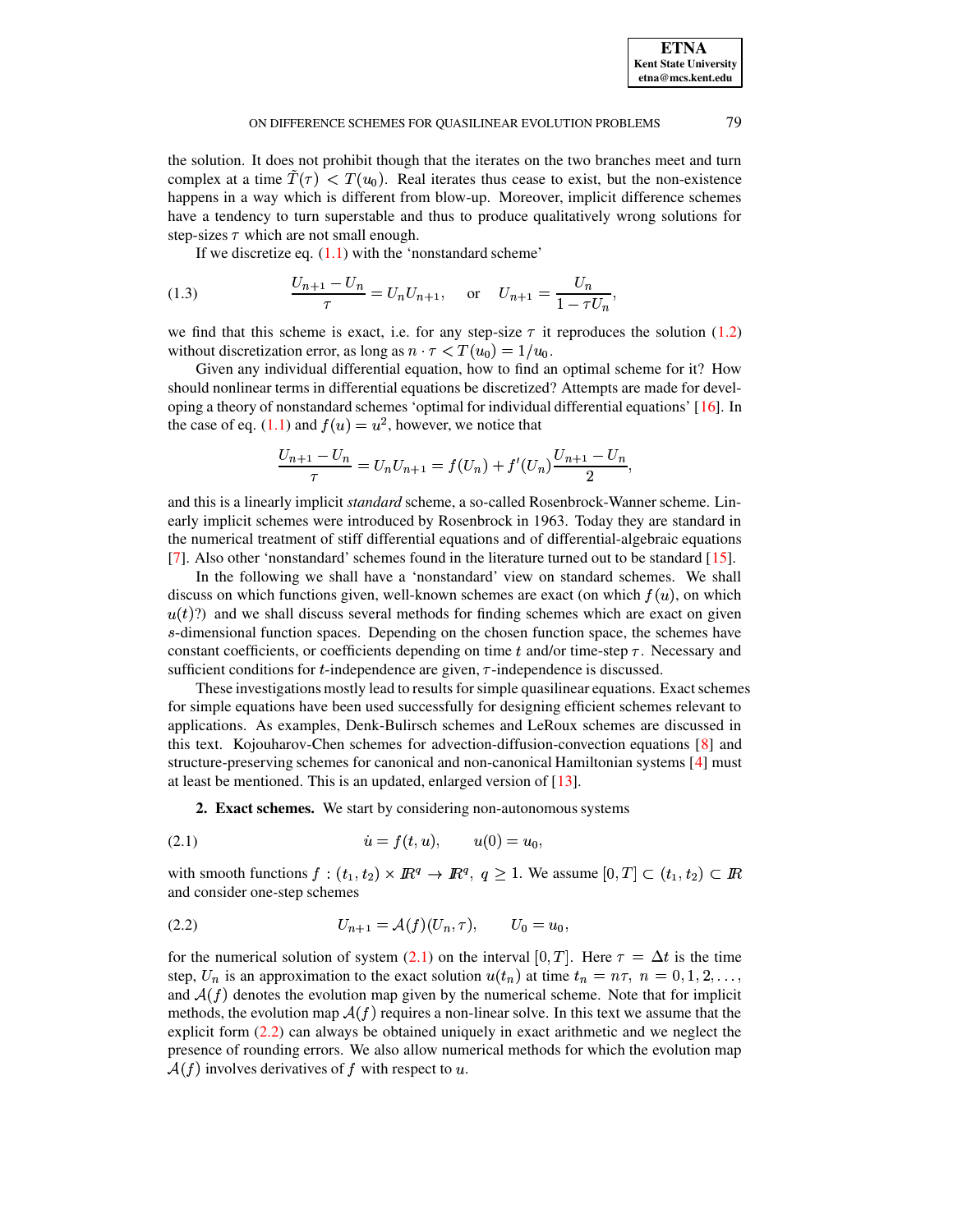We define the *truncation error*  $T(u_0, \tau, f)$  of scheme [\(2.2\)](#page-1-1) by

$$
T(u_0,\tau,f):=\frac{1}{\tau}(u(\tau)-U_1)=\frac{1}{\tau}(u(\tau)-\mathcal{A}(f)(u_0,\tau)).
$$

Scheme  $(2.2)$  is

\* *of order m on eq.*  $(2.1)$ , if *m* is the largest integer such that

$$
\lim_{\tau\to 0}\frac{||T(u_0,\tau,f)||}{\tau^m}<\infty
$$

for all smooth f and arbitrary  $u_0$ ;

\* *exact on* the *solution*  $u(t; u_0)$  *of eq.* [\(2.1\)](#page-1-0) *for given* f, if  $T(u_0, \tau, f)$  vanishes for arbitrary step-size  $\tau \leq \tau_0 \in [0, T]$ ,  $\tau_0 > 0$  small enough;

\* *exact on eq.* [\(2.1\)](#page-1-0) for given f, if  $T(u_0, \tau, f)$  vanishes for arbitrary initial value  $u_0 \in \mathbb{R}^q$ and arbitrary step-size  $\tau \leq \tau_0 \in [0, T]$ .

<span id="page-2-5"></span>**2.1. Error expansionsfor constant-coefficientschemes.** We now confine to autonomous scalar initial value problems

<span id="page-2-0"></span>(2.3) 
$$
\dot{u} = f(u), \qquad u(0) = u_0 \in I\!\!R.
$$

For the analysis we expand  $T(u_0, \tau, f)$  in a Taylor series in  $\tau$ ,

<span id="page-2-1"></span>(2.4) 
$$
T(u_0, \tau, f) = \sum_{j=0}^{\infty} B_j(f) \tau^j.
$$

Scheme [\(2.2\)](#page-1-1) is *of order* m on eq. [\(2.3\)](#page-2-0), if  $B_i(f) = 0$  for all  $j < m$ , arbitrary  $u_0$  and all smooth functions f. Scheme [\(2.2\)](#page-1-1) is *exact* on eq. [\(2.3\)](#page-2-0) *for a given function* f, if  $B_i(f) = 0$ for arbitrary  $u_0 \in I\!\!R$  and for all  $j \geq 0$ .

<span id="page-2-3"></span>LEMMA 2.1. *The trapezoidal rule*

(2.5) 
$$
\frac{U_{n+1} - U_n}{\tau} = \frac{f(U_{n+1}) + f(U_n)}{2}
$$

is exact on equation [\(2.3\)](#page-2-0) for those functions  $f: \mathbb{R} \to \mathbb{R}$  satisfying

<span id="page-2-2"></span>
$$
(2.6) \t f''f + (f')^2 = 0,
$$

*i.e. for*  $f(u) = \pm \sqrt{a_1 u + a_2}$ ,  $a_1, a_2$  *constant,*  $a_1 u + a_2 \ge 0$ . It follows that it is exact for solutions  $u(t)$  satisfying  $u(t) \in span\{1, t, t^2\}$ .

The proof was already given in [\[14\]](#page-15-3) and [\[4\]](#page-14-2). We thus only sketch it here. For the truncation error we obtain the expansion  $(2.4)$  with

<span id="page-2-4"></span>(2.7) 
$$
B_j(f) = \begin{cases} 0 & j < 2, \\ \left( \frac{1}{(j+1)!} - \frac{1}{2j!} \right) \left. \frac{d^j f(u(t))}{dt^j} \right|_{t=0} & j \ge 2. \end{cases}
$$

For general smooth f we thus obtain  $B_0 = B_1 = 0$  and

$$
B_2(f) = -\frac{1}{12}[f''(u)f^{2}(u) + (f'(u))^{2}f(u)]|_{u=u_0} \neq 0.
$$

The method is second order in general. For those  $f$  which satisfy eq. [\(2.6\)](#page-2-2), we obtain  $B_2(f) = 0$ , and moreover  $B_j(f) = 0$  for all j. Thus the trapezoidal rule is exact for those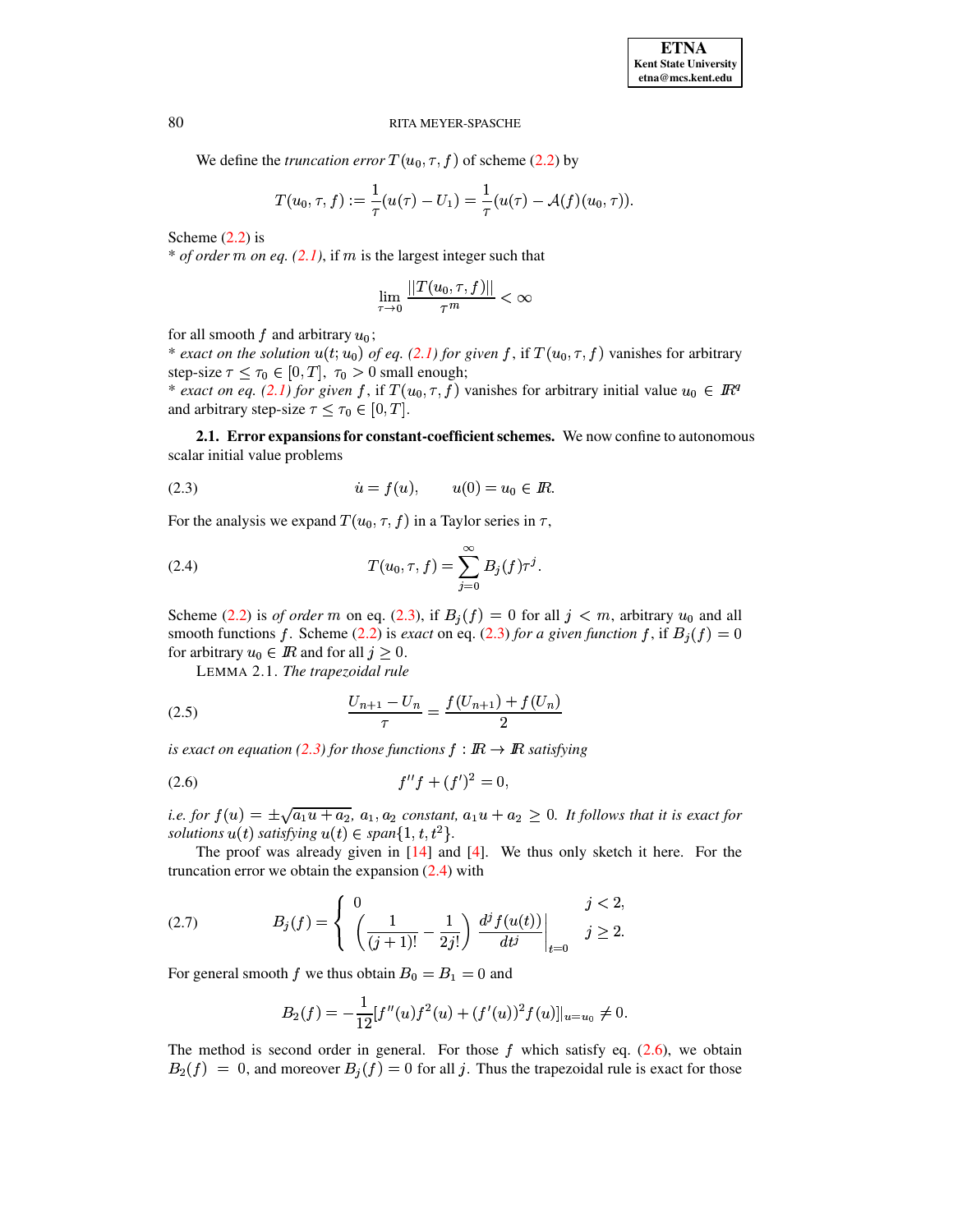## ON DIFFERENCE SCHEMES FOR QUASILINEAR EVOLUTION PROBLEMS 81

f satisfying eq. [\(2.6\)](#page-2-2). We then get by integration  $f(u) = \pm (a_1u + a_2)^{1/2}, a_1, a_2$  $)^{1/2}$ ,  $a_1$ ,  $a_2$  constants. Special solutions of eq. [\(2.3\)](#page-2-0) with this f are  $u(t) = \tilde{a}_2 t + u_0$  and  $u(t) = (\tilde{a}_1 t/2 + u_0^{1/2})^2$ .  $\begin{bmatrix} 1/2 \\ 0 \end{bmatrix}$ . More general we obtain from the differential equation that

$$
0 = \frac{d^2 f(u(t))}{dt^2} = \frac{d^3 u(t)}{dt^3}.
$$

Thus the solution space is  $U = \text{span}\{1, t, t^2\}$ .

In a similar way the following lemma was proved as well:

LEMMA 2.2. *The implicit midpoint rule*

$$
\frac{U_{n+1} - U_n}{\tau} = f(\frac{U_{n+1} + U_n}{2})
$$

is exact on equation [\(2.3\)](#page-2-0) for those functions  $f : \mathbb{R} \to \mathbb{R}$  satisfying

$$
(2.8) \t f''f - 2(f')^2 = 0,
$$

*i.e.* for  $f(u) = a_2(a_3 - a_1u)^{-1}$ ,  $a_1, a_2, a_3$  constants,  $a_3 - a_1u(t) \neq 0$  for all t. Solutions u of eq. (2.3) then satisfy *of eq. [\(2.3\)](#page-2-0) then satisfy*

<span id="page-3-1"></span>
$$
u(t) = a_2t + u_0 \qquad \text{for } a_1 = 0, \ a_3 = 1,
$$

*or*

<span id="page-3-2"></span>
$$
(2.9) \quad u(t) = \frac{a_3 \pm \sqrt{(a_3 - a_1 u_0)^2 - 2a_1 t}}{a_1} \quad \text{for } a_1 \neq 0, \ a_3 - a_1 u_0 \neq 0, \ a_2 = 1.
$$

Note that this time the solutions form a nonlinear manifold, not a linear space like in the previous case. In particular,  $u(t) = \sqrt{t}$  does not belong to the solution manifold for  $t_0 = 0$ .

In general, the solutions of eq.  $(2.3)$  should not be expected to form a linear space for nonlinear f. If  $u(t)$  solves  $u = f(u)$ ,  $u(0) = u_0$ , then  $w(t) := a_1 u(t) + a_2$ ,  $a_1 \neq 0$ , solves  $\dot{w} = a_1 f([w - a_2]/a_1), \ w(0) = a_1 u_0 + a_2.$  That's all we can say for general f.

Also, uniqueness of exact schemes should not be expected: already in [\[4\]](#page-14-2) it was shown that both the second-order Taylor method

<span id="page-3-0"></span>(2.10) 
$$
U_{n+1} = U_n + \tau f(U_n) + \frac{\tau^2}{2} f'(U_n) f(U_n),
$$

and the trapezoidal rule  $(2.5)$  are exact on the same set of differential equations  $(2.3)$ , i.e. on those with a r.h.s.-function f satisfying  $(2.6)$ . They are clearly different difference schemes, one explicit, one implicit, and also their error expansions are different: expansion [\(2.4\)](#page-2-1) for scheme  $(2.10)$  has the coefficients

$$
B_j(f) = \begin{cases} 0 & j < 2, \\ \frac{1}{(j+1)!} \frac{d^j f(u(t))}{dt^j} \Big|_{t=0} & j \ge 2. \end{cases}
$$

So all  $B_j$ ,  $j \ge 2$ , are different from those in [\(2.7\)](#page-2-4), but vanish for the same fs.

This non-uniqueness should not surprise: difference schemes are equations to be satisfied by the approximate solutions of the differential equations under consideration. So there is not *the* exact difference scheme, there might be many of them, differing by terms which vanish for those differential equations on which they are exact. What we have to require, of course, is the unique solvability of the difference scheme for given initial value and sufficiently small step-size  $\tau$ .

The trapezoidal rule and the implicit midpoint rule both are Runge-Kutta methods. We thus look at exact schemes within the framework of RK methods now.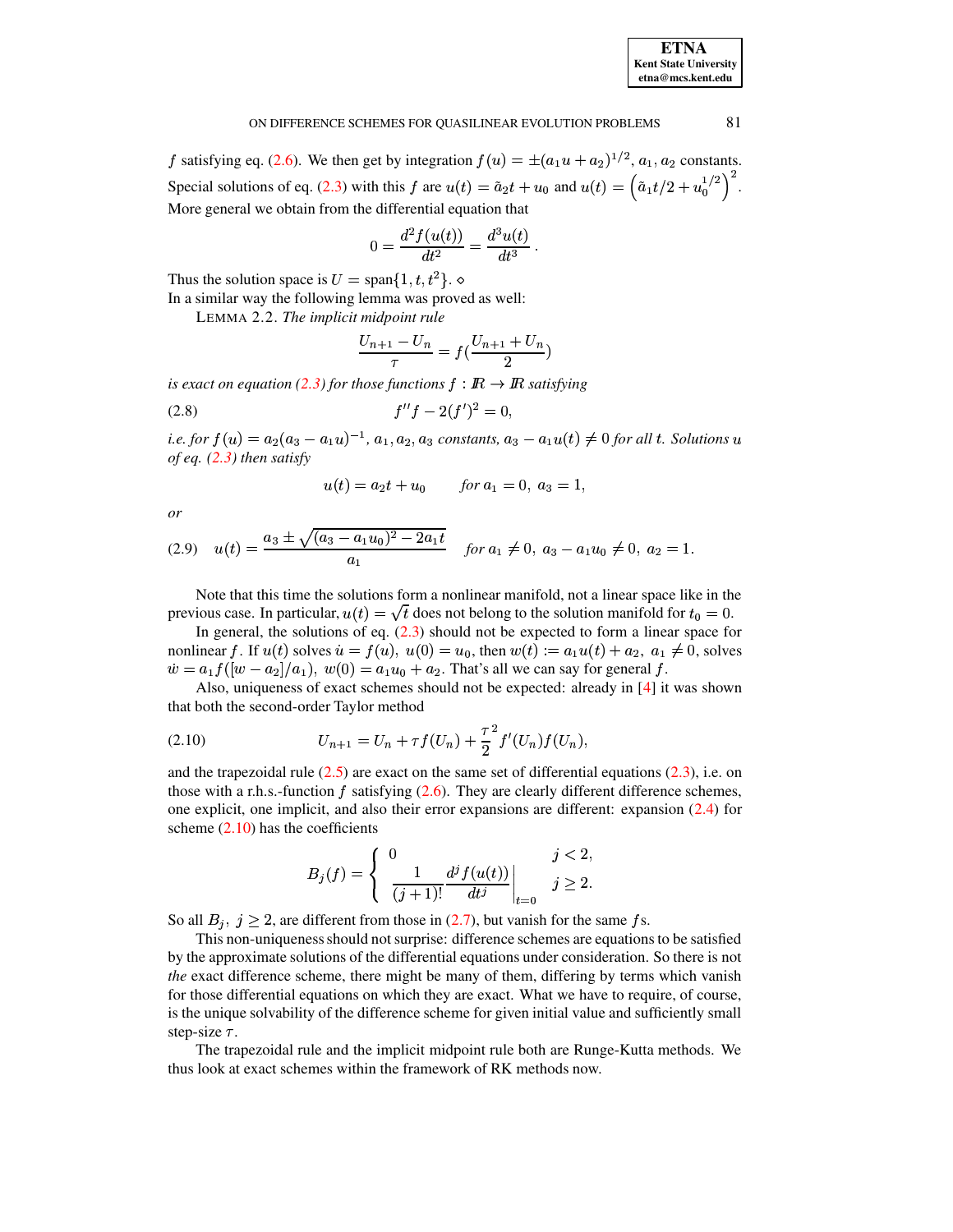2.2. Constant coefficient RK methods as exact schemes. In this subsection we collect some facts on RK methods to be used lateron. We consider here non-autonomous differential equations (2.1) again, and we will always assume  $U_0 = u_0$  for the discrete iteration.

**2.2.1.** Constant coefficient RK methods. Let  $b_i$ ,  $a_{ij}$  ( $i, j = 1, ..., s$ ) be real numbers and let

<span id="page-4-2"></span>(2.11) 
$$
c_i = \sum_{j=1}^s a_{ij}, \qquad i = 1, ..., s.
$$

The method defined by

$$
k_i = f(t_n + c_i \tau, U_n + \tau \sum_{j=1}^s a_{ij} k_j), \qquad i = 1, ..., s
$$
  

$$
U_{n+1} = U_n + \tau \sum_{i=1}^s b_i k_i,
$$

is called an *s-stage Runge-Kutta scheme (RK scheme)*. An alternative definition is

<span id="page-4-0"></span>(2.12) 
$$
Y_i = U_n + \tau \sum_{j=1}^s a_{ij} f(t_n + c_j \tau, Y_j), \qquad i = 1, ..., s,
$$

(2.13) 
$$
U_{n+1} = U_n + \tau \sum_{i=1}^s b_i f(t_n + c_i \tau, Y_i).
$$

The connection between both is given by

$$
k_i = f(t_n + c_i \tau, Y_i),
$$
  
\n
$$
Y_i = U_n + \tau \sum_{j=1}^s a_{ij} k_j, \qquad i = 1, ..., s.
$$

There is a certain redundancy: formally different schemes can define the same numerical integration method, even when they have different stage numbers  $s_1$  and  $s_2$ . In the following we consider Runge-Kutta methods, assuming that the resulting numerical integration method is at least of first order, and that the scheme representing it has minimal stage number  $s$  and satisfies  $c_i \neq c_j$  for  $i \neq j$ .

<span id="page-4-3"></span>**2.2.2. Collocation methods.** Remember the following facts  $[3, p.58]$ ,  $[6, p.211f]$ : \* If an RK method satisfies the simplifying conditions

<span id="page-4-4"></span>(2.14) 
$$
B(\xi): \qquad \sum_{i=1}^{s} b_i c_i^{k-1} = 1/k, \quad 1 \leq k \leq \xi,
$$

and is used for integrating

<span id="page-4-1"></span>(2.15) 
$$
\dot{y} = f(t), \qquad y(t_n) = 0,
$$

on the interval  $(t_n, t_{n+1})$ , then eq. (2.13) is an integration method of order  $\xi$ . Equation (2.13) is then exact on  $f \in \text{span}\{1, t, \ldots, t^{\xi-1}\}\$ . Trivial consequence: all consistent RK schemes are exact on  $\dot{u} = \text{const.}$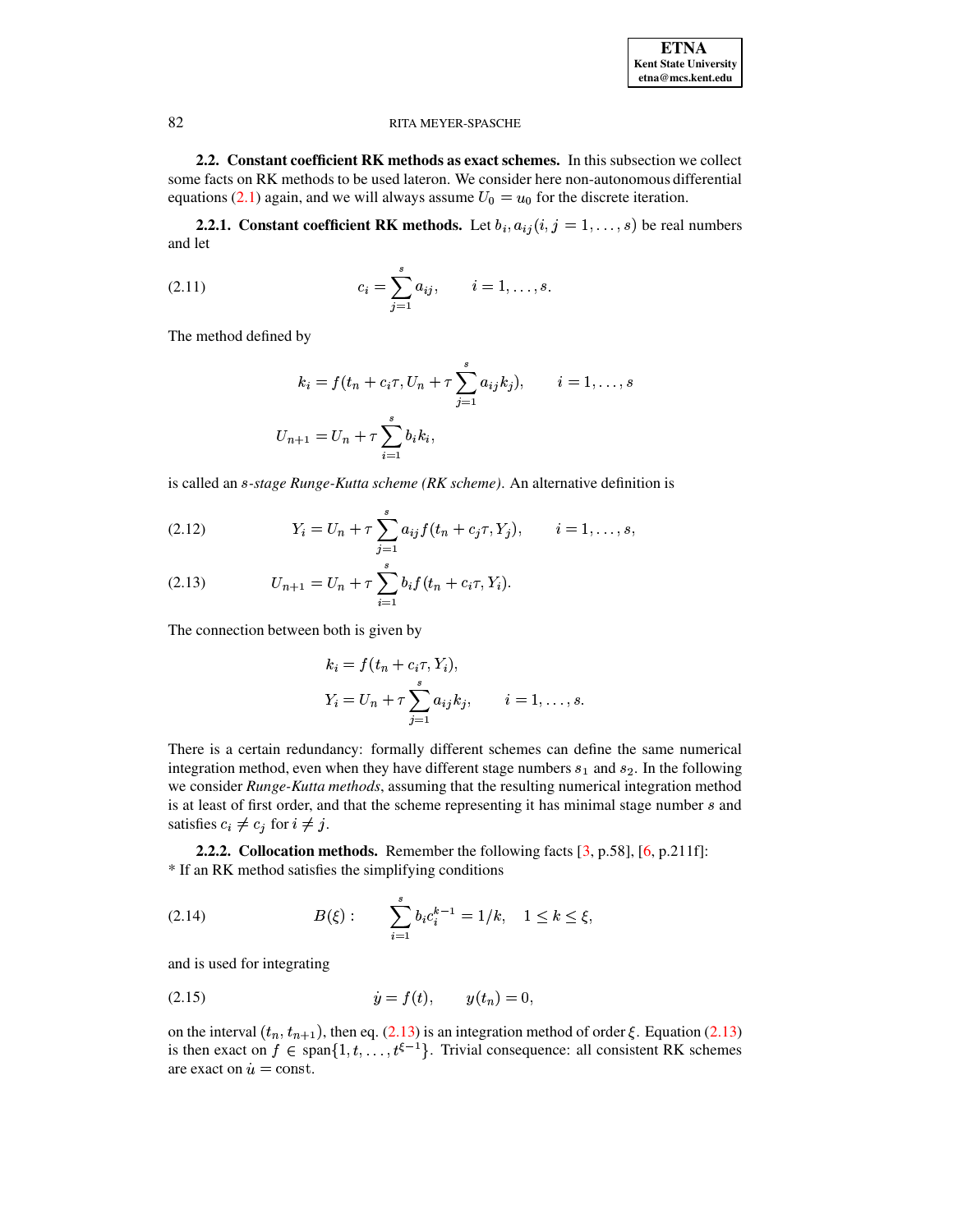\* If an RK method satisfies the simplifying conditions

<span id="page-5-1"></span>
$$
(2.16) \tC(\xi): \t\sum_{j=1}^s a_{ij} c_j^{k-1} = \frac{1}{k} c_i^k, \t1 \le k \le \xi, \t1 \le i \le s,
$$

then the stage equations (2.12) define integration methods of order  $\xi$  for eq. (2.15) on the intervals  $(t_n, t_n + c_i \tau)$ . Thus they are exact there for  $f \in \text{span}\{1, t, \ldots, t^{\xi-1}\}\.$  Note that the validity of  $C(1)$  is ensured by eq. (2.11).

\* If an s-stage RK method satisfies  $B(s)$  and  $C(s)$ , it is called a *collocation method* (after Burrage 1978).

\* Apply a collocation method  $(2.12)$ ,  $(2.13)$  to the differential equation  $(2.1)$ . The *collocation polynomial*, i.e. the polynomial  $p(t)$  interpolating the numerical solution of (2.12), (2.13) in the points  $t_n$  and  $t_{ni} := t_n + c_i \tau$ ,  $i = 1, ..., s$ , then has degree s. Its derivative  $\dot{p}$  has degree  $s-1$  and is integrated exactly by the stage equations (2.12) on the intervals  $[t_n, t_{ni}]$ . We thus obtain

$$
p(t_n + c_i \tau) = p(t_n) + \tau \sum_{j=1}^s a_{ij} \dot{p}(t_n + c_j \tau), \qquad i = 1, ..., s,
$$
  

$$
p(t_n + \tau) = p(t_n) + \tau \sum_{i=1}^s b_i \dot{p}(t_n + c_i \tau).
$$

Put  $p(t_n) = u_n$ , where  $u_n = u(t_n)$  and  $u(t)$  is the solution of eq. (2.1) to be approximated. Then the collocation polynomial satisfies eq. (2.1) at the internal abscissas  $t_{ni} = t_n + c_i \tau$ ,  $i =$  $1, \ldots, s$ ,

$$
\dot{p}(t_n+c_i\tau)=f(t_n+c_i\tau,p(t_n+c_i\tau)),\quad i=1,\ldots,s.
$$

\* Given a positive integer s and numbers  $c_1, \ldots, c_s \in \mathbb{R}$ ,  $0 \le c_i \le 1$ ,  $i = 1, \ldots, s$ ,  $c_i \ne c_j$ for  $i \neq j$ . The collocation method satisfying

$$
p(t_n) = U_n
$$
  
\n
$$
\dot{p}(t_n + c_i \tau) = f(t_n + c_i \tau, p(t_n + c_i \tau)), \quad i = 1, ..., s,
$$
  
\n
$$
p(t_n + \tau) =: U_{n+1}
$$

is equivalent to the s-stage RK method  $(2.12)$ ,  $(2.13)$  with coefficients

<span id="page-5-0"></span>(2.17) 
$$
a_{ij} := \int_0^{c_i} \ell_j(t) dt, \qquad b_j := \int_0^1 \ell_j(t) dt, \qquad i, j = 1, \ldots, s,
$$

where the  $\ell_i(t)$  are the Lagrange polynomials

$$
\ell_j(t) = \prod_{m \neq j} \frac{(t - c_m)}{(c_j - c_m)}.
$$

Note that  $c_i \neq c_j$  for  $i \neq j$  is essential here.

83

**ETNA Kent State University**  $etna@mcs. kent.edu$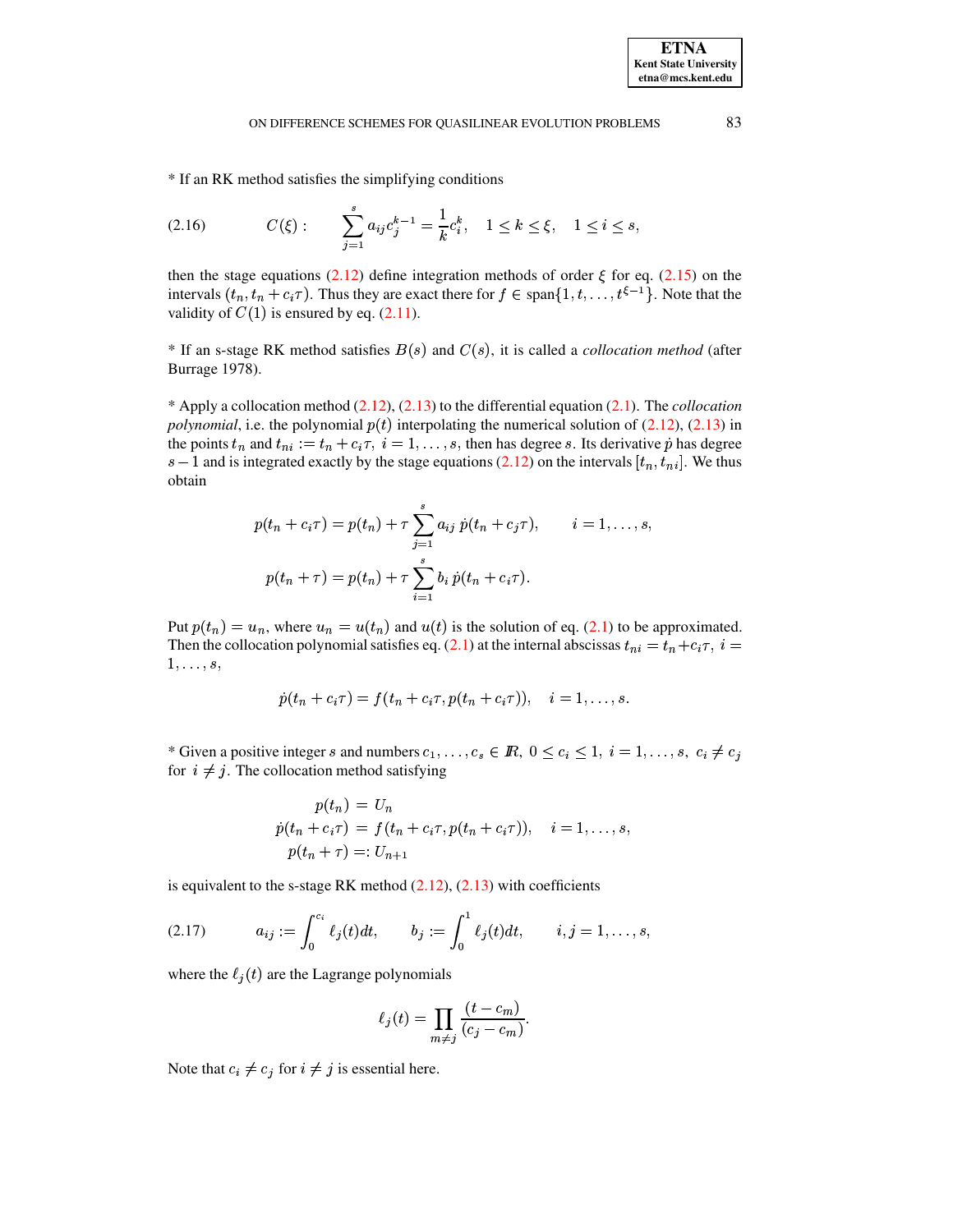2.2.3. RK methods as exact schemes. The trapezoidal rule can be written as a Runge-Kutta method,

$$
Y_1 = U_n,
$$
  
\n
$$
Y_2 = U_n + \tau(f(t_n, Y_1) + f(t_n + \tau, Y_2))/2,
$$
  
\n
$$
U_{n+1} = U_n + \tau(f(t_n, Y_1) + f(t_n + \tau, Y_2))/2.
$$

It is a second-order 2-stage method and it satisfies the simplifying conditions  $B(k)$  and  $C(k)$ for  $k \le 2$ , but not for  $k = 3$ . It thus is a collocation method and integrates eq. (2.15) exactly for  $f \in \text{span}\{1, t\}$ . As we have seen earlier, it is also exact on autonomous eqs. (2.3) if f satisfies eq. (2.6), which implies that  $u(t) \in \text{span}\{1, t, t^2\}$ .

The implicit midpoint rule can also be written as a Runge-Kutta method,

$$
Y_1 = U_n + \tau f(t_n + \tau/2, Y_1)/2
$$
  
\n
$$
U_{n+1} = U_n + \tau f(t_n + \tau/2, Y_1).
$$

It is a second-order 1-stage method satisfying  $B(2)$  and  $C(1)$ . It thus is a collocation method and integrates eq. (2.15) exactly for  $f \in \text{span}\{1, t\}$ . As we have seen earlier, it is also exact on autonomous eqs.  $(2.3)$  if f satisfies eq.  $(2.8)$ .

The question thus arises if every RK method is exact on some nontrivial differential equation. As the following example shows, the answer is *no*. Consider the  $\mu$ -dependent family of second-order 2-stage schemes for autonomous  $f$ ,

<span id="page-6-0"></span>(2.18) 
$$
Y_1 = U_n,
$$

$$
Y_2 = U_n + \tau(\mu f(Y_1) + (1 - \mu) f(Y_2)),
$$

$$
U_{n+1} = U_n + \tau(f(Y_1) + f(Y_2))/2.
$$

For  $\mu = 1/2$  this is the trapezoidal rule. For the counterexample we choose  $\mu = 2/3$ . For  $\mu = 2/3$  we obtain  $B_0 = B_1 = 0$  and

$$
B_2(f) = \left(\frac{1}{2} \cdot 0 \cdot 1 + \frac{1}{2} \cdot \frac{1}{3} \cdot 1 - \frac{1}{6}\right) f f'^2 + \left(\frac{1}{2} \cdot \frac{1}{2} \cdot 1 - \frac{1}{6}\right) f^2 f'' = \frac{1}{12} f^2 f''.
$$

Hence the scheme is second order in general.  $B_2(f)$  vanishes if either  $f = 0$  or  $f'' = 0$ . This means  $f(u) = a_1u + a_2$  for arbitrary constants  $a_1$  and  $a_2$ . Thus for the differential equation

the scheme is at least third order. With  $f'' = 0$  we find

<span id="page-6-1"></span>
$$
B_3(f) = \frac{1}{72} f f'^3 + \frac{1}{24} f''' f^3 + \frac{1}{12} f^2 f' f'' = \frac{1}{72} f f'^3
$$

Hence  $B_3$  does not vanish when  $B_2$  does. Thus the 2nd order scheme (2.18) with  $\mu = 2/3$  is only third order for eq.  $(2.19)$  and not an exact scheme.

Thus some RK schemes are exact for larger classes of autonomous differential equations, others only for the trivial case where  $f$  is constant. The vanishing of the first non-zero term in the error expansion by particular choice of the r.h.s. function  $f$  does not guarantee exactness as one might have hoped for from the analysis of the classical schemes at the beginning of this section.

We now turn to different approaches which do allow to find exact schemes for equation  $(2.19)$  and for linear systems of type  $(2.19)$ . It turns out, however, that the coefficients of the schemes must be allowed to depend on the step-size. Examples are given in eqs.  $(2.26)$  and  $(3.2).$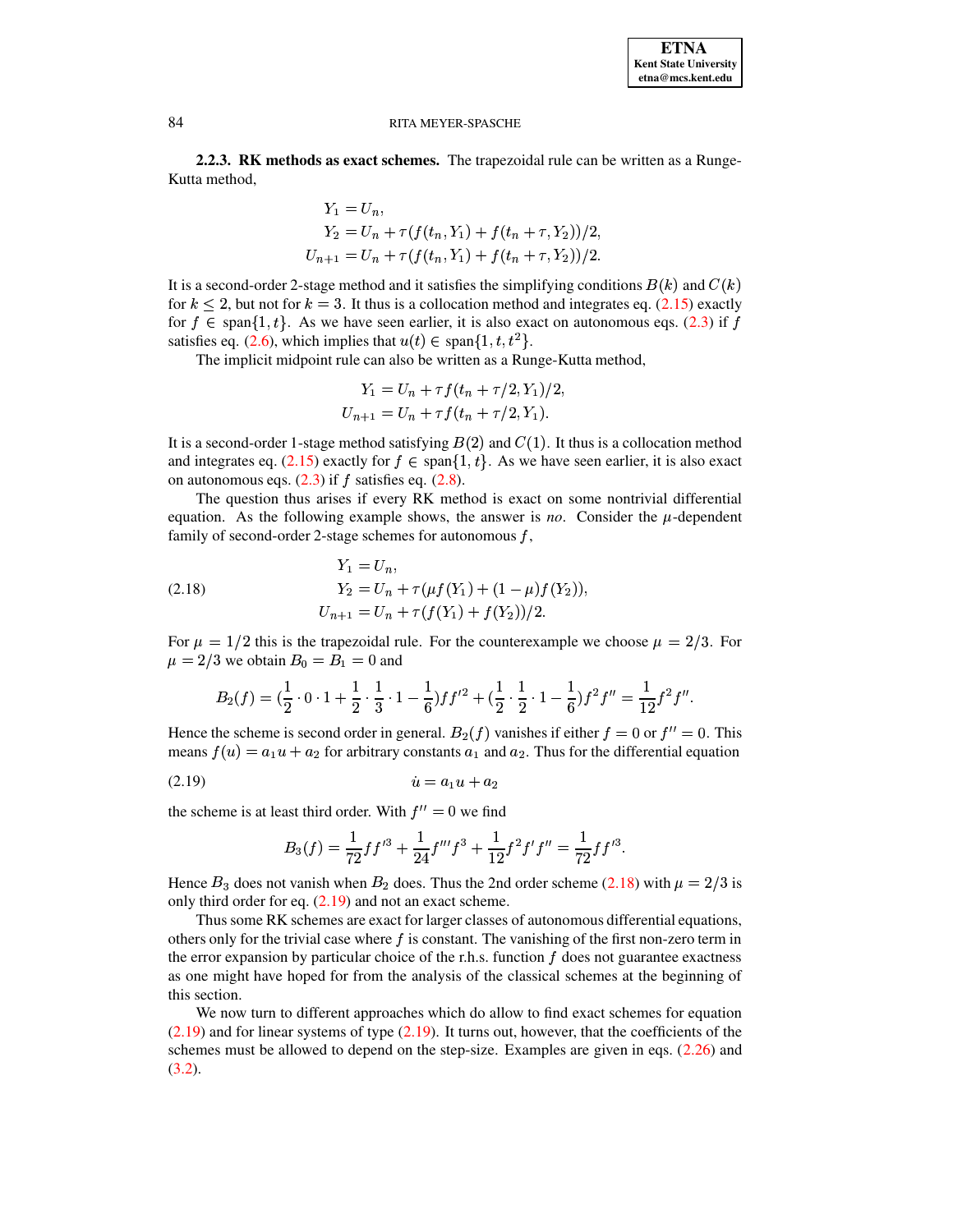**ETNA Kent State University etna@mcs.kent.edu**

## ON DIFFERENCE SCHEMES FOR QUASILINEAR EVOLUTION PROBLEMS 85

**2.3. Functional fitting: variable-coefficient RK schemes.** In recent years much research has been performed for finding efficient numerical methods for system [\(2.1\)](#page-1-0) with oscillatory solutions. If a good estimate of the frequency is known in advance, exact integration of the linear part of system [\(2.1\)](#page-1-0) leads to very useful integration methods which are called 'exponentially-fitted' integration methods. For a list of references we refer to [\[17\]](#page-15-4) and [\[18\]](#page-15-5) and the references therein. Here we take a closer look at two different methods in this family: the application of the Principle of Coherence by Denk  $[1, 2]$  $[1, 2]$  $[1, 2]$  and the 'functional-fitting RK methods' as introduced by Ozawa [\[17\]](#page-15-4).

**2.3.1. Invariant spaces.** Functional fitting methods approach exactness from the solution side. They do not look at the r.h.s. function  $f$  to find conditions under which a given scheme becomes exact, but they construct schemes which allow given functions  $u(t)$  to be represented exactly. To formulate the following existence theorem without inconvenient restrictions, we consider non-autonomous systems  $(2.1)$  again and allow variable coefficients in the RK schemes, i.e. we consider schemes whose coefficients  $a_{ij}$ ,  $b_i$  depend on the independent variable t and on the step-size  $\tau$ . Ozawa [\[17\]](#page-15-4) proved the following results, which we repeat here in the formulation of [\[4\]](#page-14-2): LEMMA 2.3. Let  $\{c_i\}_{i=1}^s \in \mathbb{R}$  be given,  $c_i \neq c_j$  for  $i \neq j$ . Let  $\{v_m(t)\}_{m=1}^s \in C^s[0, T]$ <br>LEMMA 2.3. Let  $\{c_i\}_{i=1}^s \in \mathbb{R}$  be given,  $c_i \neq c_j$  for  $i \neq j$ . Let  $\{v_m(t)\}_{m=1}^s \in C^s[0, T]$ 

<span id="page-7-3"></span>*be linearly independent functions, sufficiently smooth such that each of them satisfies*<br>  $\frac{s}{(c_i \tau)^{j-1}}$  (*i*)

<span id="page-7-1"></span>(2.20) 
$$
\dot{v}_m(t + c_i \tau) = \sum_{j=1}^s \frac{(c_i \tau)^{j-1}}{(j-1)!} v_m^{(j)}(t) + \mathcal{O}(\tau^s),
$$

and suppose that they solve in  $[0,T]$  a homogeneous linear differential equation

<span id="page-7-2"></span>(2.21) 
$$
\sum_{m=0}^{s} p_m(t) v^{(m)}(t) = 0 \quad \text{with } p_s(t) \equiv 1, \ p_0(t) \neq 0,
$$

with continuous coefficients  $p_m \in C[0,T]$ . Then the linear system

<span id="page-7-0"></span>(2.22) 
$$
v_m(t + c_i \tau) = v_m(t) + \tau \sum_{j=1}^s a_{ij}(t, \tau) \dot{v}_m(t + c_j \tau) v_m(t + \tau) = v_m(t) + \tau \sum_{i=1}^s b_i(t, \tau) \dot{v}_m(t + c_i \tau)
$$

is uniquely solvable for  $a_{ij}(t, \tau)$  and  $b_i(t, \tau)$ , with  $t \in [0, T]$  and  $0 < \tau < \tau_0$  for  $\tau_0$  small *enough.* If the assumptions on the functions  $v_m(t)$  exclude the constant  $u(t) \equiv const$ <br>Note that the assumptions on the functions  $v_m(t)$  exclude the constant  $u(t) \equiv const$ 

from the set  $\{v_m\}_{m=1}^s$ . Nevertheless, the constant function will be contained in any linear space spanned by functions satisfying system  $(2.22)$ : it satisfies system  $(2.22)$  for any set of coefficients  $a_{ij}(t, \tau)$  and  $b_i(t, \tau)$  and thus for any set of functions  $v_1(t), \ldots, v_s(t)$ .

The idea of the *proof* given by Ozawa is the following: For fixed  $t$  and  $\tau$ , system [\(2.22\)](#page-7-0) is a collection of  $s + 1$  linear systems of order  $s$  with matrix

<span id="page-7-4"></span>(2.23) 
$$
\left(\dot{v}_m(t+c_j\tau)\right)_{m,j=1,...s} =:\bar{U}(t,\tau),
$$

inhomogeneities

$$
\left((\frac{v_m(t+c_i\tau)-v_m(t)}{\tau})_m\right)_i \text{ and } (\frac{v_m(t+\tau)-v_m(t)}{\tau})_m,
$$

and  $s^2 + s$  unknowns  $a_{ij}(t, \tau)$ ,  $b_i(t, \tau)$ . These systems are uniquely solvable if the matrix  $U(t,\tau)$  is nonsingular. To prove that  $U(t,\tau)$  is nonsingular for all  $t\in[0,T]$  and small enough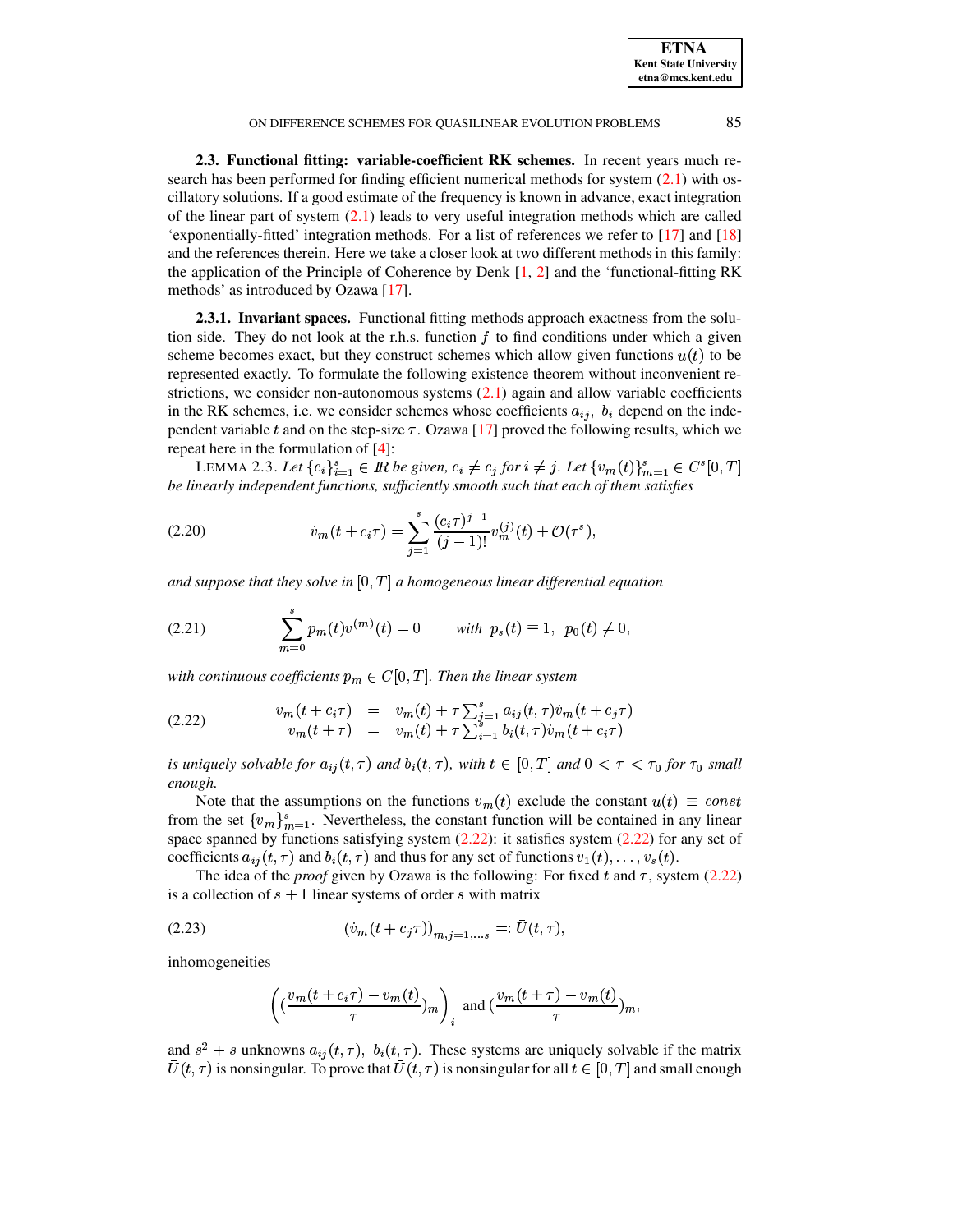$\tau$ , conditions (2.20) and (2.21) are used. Condition (2.21) ensures that the Wronskian matrix of the linearly independent functions  $\{v_1, \ldots, v_s\}$  is nonsingular [6, p. 64ff].

<span id="page-8-1"></span>Now we consider the performance of a scheme obtained via Lemma 2.3. Assume that a function  $u \in U := \text{span}\{1, v_1, ..., v_s\}$  satisfies the non-autonomous system (2.1). Then we expect that the RK scheme with coefficients attained according to Lemma 2.3 will be exact on  $u(t)$ . We get more: from this exactness on the linear space U it follows that the scheme has order s:

LEMMA 2.4. Let the coefficients of the variable-coefficient s-stage RK scheme

$$
Y_i = U_n + \tau \sum_{j=1}^s a_{ij}(t_n, \tau) f(t_n + c_j \tau, Y_j)
$$
  
\n
$$
U_{n+1} = U_n + \tau \sum_{i=1}^s b_i(t_n, \tau) f(t_n + c_i \tau, Y_i)
$$
  
\n
$$
i = 1, \dots, s \qquad t_n = t_0 + n\tau, \qquad U_0 = u_0,
$$

be obtained according to Lemma 2.3. Then the order of the scheme is at least s. If the abscissae  $c_i$ ,  $i = 1, \ldots, s$ , are taken to satisfy

<span id="page-8-0"></span>
$$
(2.24) \qquad \int_0^1 t^{q-1} \prod_{i=1}^s (t-c_i) dt = 0, \qquad q = 1, \ldots, \nu, \qquad 1 \leq \nu \leq s,
$$

then the order of accuracy is  $s + v$ . The maximum attainable order is 2s.

The proof of these statements uses results on RK collocation methods with constant coefficients and can be found in Ozawa [17]. It is shown there that the first terms  $a_{ii}^{(0)}$  and  $b_i^{(0)}$  in the power expansions of  $a_{ij}(t, \tau)$  and  $b_i(t, \tau)$  with respect to  $\tau$  satisfy the simplifying conditions  $B(s)$  and  $C(s)$  and depend only on  ${c_i}_{i=1}^s$ , but not on the generating functions  $\{v_m\}_{m=1}^s$ . They thus agree with the coefficients of the corresponding collocation scheme. If the abscissae  $c_i$  satisfy the additional condition (2.24), both the RK collocation scheme and the scheme obtained according to (2.22) have order  $p = s + \nu \leq 2s$ .

The s-stage RK scheme obtained with the linearly independent functions  $\{v_m\}_{m=1}^s$  is exact on the solution  $u(t)$  whenever  $u(t) \in U = \text{span}\{1, v_1, ..., v_s\}$ . If all solutions of  $(2.1)$  happen to belong to U in the full time interval  $[0, T]$ , the scheme is exact on  $(2.1)$ , no matter how nonlinear  $f$  is, because we can first construct the linear combination of the basis functions and afterwards we replace  $\dot{u}$  by  $f(t, u)$ . It is thus of interest to use functional fitting RK-schemes whenever there is some knowledge about the solution in advance. If the scheme is not exact, the remaining part of the solution is captured by the order of the RK-scheme; and the constants in the error expansion will be small as long as the scheme is in a small neighborhood of an exact scheme.

Given an s-stage RK scheme which is exact on  $U = \text{span}\{1, v_1, \dots, v_s\}$ , it is a member of a family of nonconfluent schemes which depend on s parameters  $c_1, \ldots c_s$ . All these schemes are exact on the same function space  $U$ . Though all these schemes are equivalent when the scheme is used as an exact scheme, they differ in their numerical performance when the scheme is used on a problem where it is not exact. This follows from the second statement in Lemma 2.4.

2.3.2. Examples for schemes obtained with Lemma 2.3. When we apply Lemma 2.3, the resulting scheme might have constant or variable coefficients, depending on the generating functions. This is illustrated by the following examples. RK schemes with variable coefficients are nonstandard. Time-dependent coefficients are very unusual and would be inconvenient in computations. In  $\S 2.3.3$  we will show how to avoid them. Coefficients depending on the step-size  $\tau$  are not quite that unusual: such coefficients are always obtained in the context of exponential fitting  $[18]$  and of evaluating the Principle of Coherence  $[2]$  and seem to be unavoidable in certain situations.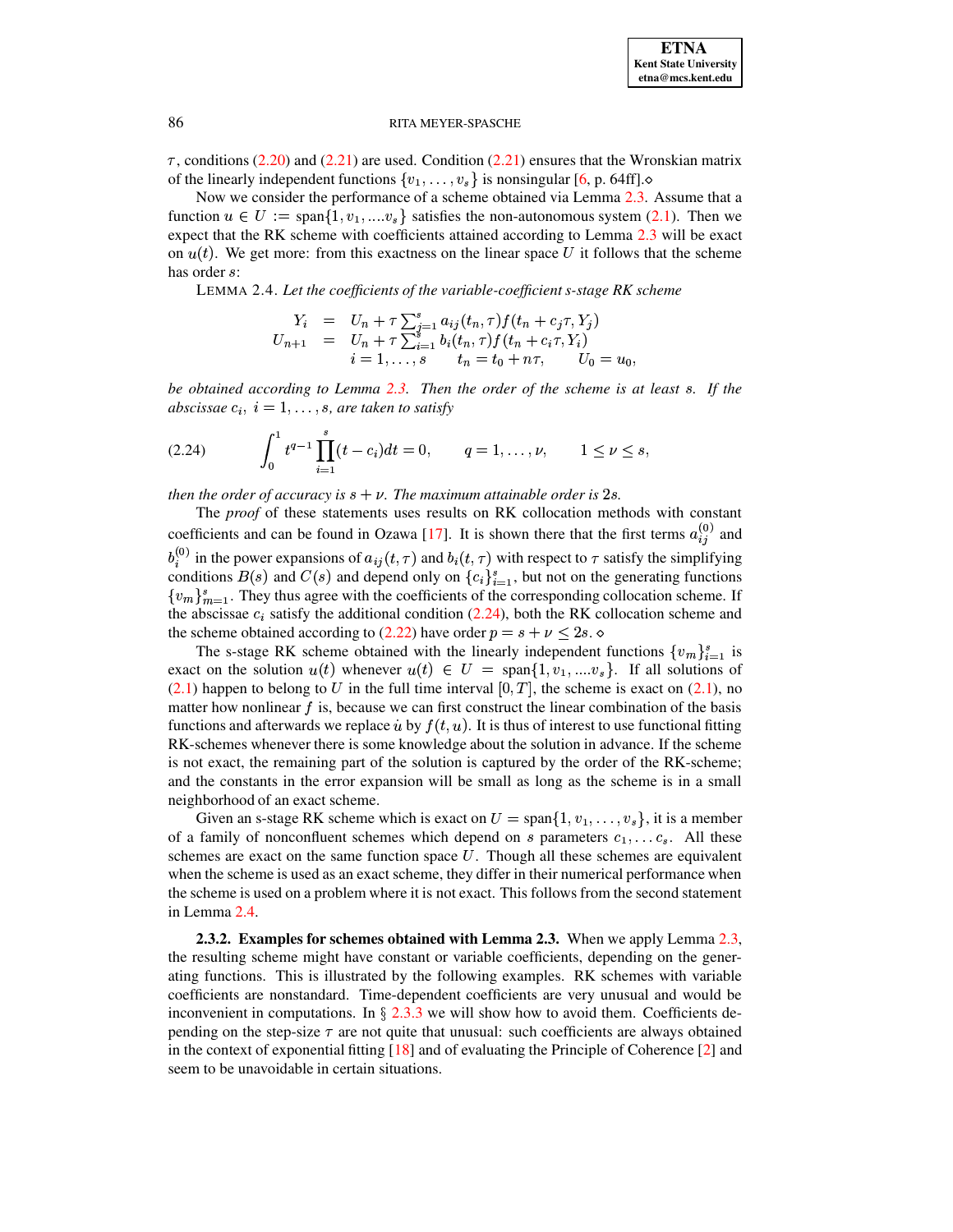For constant-coefficient schemes for non-autonomous differential equations, it is a *convention* to satisfy eq.  $(2.11)$  when designing new schemes. Because condition  $(2.11)$  implies that  $t_n + c_i \tau = U_n + c_i \tau$  for  $u(t) = t$  [\[3,](#page-14-3) p. 56]. In the case of Lemma [2.3,](#page-7-3) condition [\(2.11\)](#page-4-2) is satisfied if  $u(t) = t$  is one of the generating functions.  $u_n + c_i \tau = U_n + c_i \tau$  for  $u(t) = t$  [5, p. 50]. In the case of Lemma 2.5, condition (2.11)<br>tisfied if  $u(t) = t$  is one of the generating functions.<br>**Example 1** (constant coefficients): We chose  $s = 2$ ,  $v_1(t) = t$ ,  $v_2(t) = t^2$  and  $\frac{11}{2}$ 

as parameters. Solving system (2.22) we find the coefficients  
\n
$$
a_{i1} = \frac{c_i^2 - 2c_i c_2}{2(c_1 - c_2)}, \qquad a_{i2} = c_i - a_{i1}, \qquad i = 1, 2
$$
\n(2.25)  
\n
$$
b_1 = \frac{1 - 2c_2}{2(c_1 - c_2)}, \qquad b_2 = 1 - b_1.
$$
\nFor varying  $c_1$ ,  $c_2$  with  $c_1 \neq c_2$  this is a 2-parameter family of RK schemes. For

<span id="page-9-2"></span> $2(c_1 - c_2)$ <br>
1,  $c_2$  with  $c_1 \neq c_2$  this is a 2-parameter family of RK schemes. For  $c_1 =$ For varying  $c_1$ ,  $c_2$  with  $c_1 \neq c_2$  uns is a 2-parameter raminy of KK schemes. For  $c_1 = 0$ ,  $c_2 = 1$  we obtain the coefficients of the trapezoidal rule, as expected. We obtain the trapezoidal rule also for  $c_1 = 1$ or varying  $\frac{1}{2}$  $A_1 = 1, c_2 = 0$ . Though all these schemes are equivalent when exact,<br>and numerical performance when not exact. they differ in their order and numerical performance when not exact. Exondal rule also for  $c_1 = 1$ ,  $c_2 = 0$ . Though an these schemes are equivalent when e<br>differ in their order and numerical performance when not exact.<br>These schemes are equivalent to the collocation schemes obtained for

 $_1, c_2$ } via eq. [\(2.17\)](#page-5-0). This was to be expected because of the remark on  $a_{ij}^{(0)}$ ,  $b_i^{(0)}$ . Moreover, if  $p(t)$  is the collocation polynomial introduced earlier, we find  $p(t) \in \text{span}\{1, t, t^2\}$ . We see that the coefficients are undefined in the degenerate case  $c_1 = c_2$ , i.e. when the collocation approach  $s_1 = c_2$ , i.e. when the collocation approach of  $\S$  [2.2.2](#page-4-3) is not applicable.  $\diamond$ 

**Example 2** ( $\tau$ -dependent coefficients): With  $s = 2$ ,  $c_1 = 0$ ,  $c_2 = 1$  and  $v_1(t) = t$ ,  $v_2(t) = \exp \lambda t$ ,  $1/\lambda \notin [0, T]$ , we obtain the coefficients

<span id="page-9-0"></span>
$$
\begin{array}{rcl}\na_{11} & = & 0 \\
a_{21}(\tau) & = & \frac{1 - (1 - \lambda \tau) \exp \lambda \tau}{\tau \lambda(\exp \lambda \tau - 1)}, \\
b_1(\tau) & = & \frac{1 - (1 - \lambda \tau) \exp \lambda \tau}{\tau \lambda(\exp \lambda \tau - 1)}, \\
b_2(\tau) & = & \frac{1 - (1 - \lambda \tau) \exp \lambda \tau}{\tau \lambda(\exp \lambda \tau - 1)}, \\
b_3(\tau) & = & \frac{-1 - \lambda \tau + \exp \lambda \tau}{\tau \lambda(\exp \lambda \tau - 1)}.\n\end{array}
$$

These coefficients have an apparent singularity in the limit  $\tau \to 0$ . The limiting values of  $a_{21}(\tau), a_{22}(\tau), b_1(\tau)$  and  $b_2(\tau)$  computed by L'Hopital's rule all are equal to 1/2. This was to be expected because the scheme becomes the related collocation scheme for  $\tau \to 0$ . Ozawa thus recommends to use  $\tau$ -expanded coefficients in practical computations.  $\diamond$ Example 3 (t and  $\tau$  dependent coefficients): With  $s = 2$ , parameters  $c_1 \neq c_2$  and<br>Example 3 (t and  $\tau$  dependent coefficients): With  $s = 2$ , parameters  $c_1 \neq c_2$  and

 $v_1(t) = t$ ,  $v_2(t) = (t+1)^{-1}$ , we obtain with  $d(c) := (t+1+c\tau)^{-1}$ ,  $d(c)^2 = d(c) \cdot d(c)$ ,<br> $d(c_i) = d(0) + \tau c_i d(c_2)^2$ ts in practical computations.<br>
(c) :=  $(t + 1 + c\tau)^{-1}$ . d( ters  $c_1 \neq c_2$  and<br>  $(c)^2 = d(c) \cdot d(c)$ .

$$
a_{i1}(t,\tau) = \frac{d(c_i) - d(0) + \tau c_i d(c_2)^2}{(d(c_2)^2 - d(c_1)^2)\tau}, \quad a_{i2} = c_i - a_{i1}, \quad i = 1, 2
$$
  
(2.27)  

$$
b_1(t,\tau) = \frac{d(1) - d(0) + \tau d(c_2)^2}{(d(c_2)^2 - d(c_1)^2)\tau}, \quad b_2 = 1 - b_1.
$$

<span id="page-9-3"></span><span id="page-9-1"></span>This example shows that quite simple functions  $\{v_m\}$  can lead to complicated coefficients

which depend on t and  $\tau$ .  $\diamond$ **2.3.3. Conditions for obtaining constant coefficients.** We now ask for general condi-

tions such that the coefficients are constant, i.e. independent of time t and/or step-size  $\tau$ .

THEOREM 2.5. *Let the assumptions of Lemma [2.3](#page-7-3) be satisfied. Then the coefficients computed according to Lemma [2.3](#page-7-3) are independent of iff the linear space*

$$
U := span\{1, v_1(t), \ldots, v_s(t)\}
$$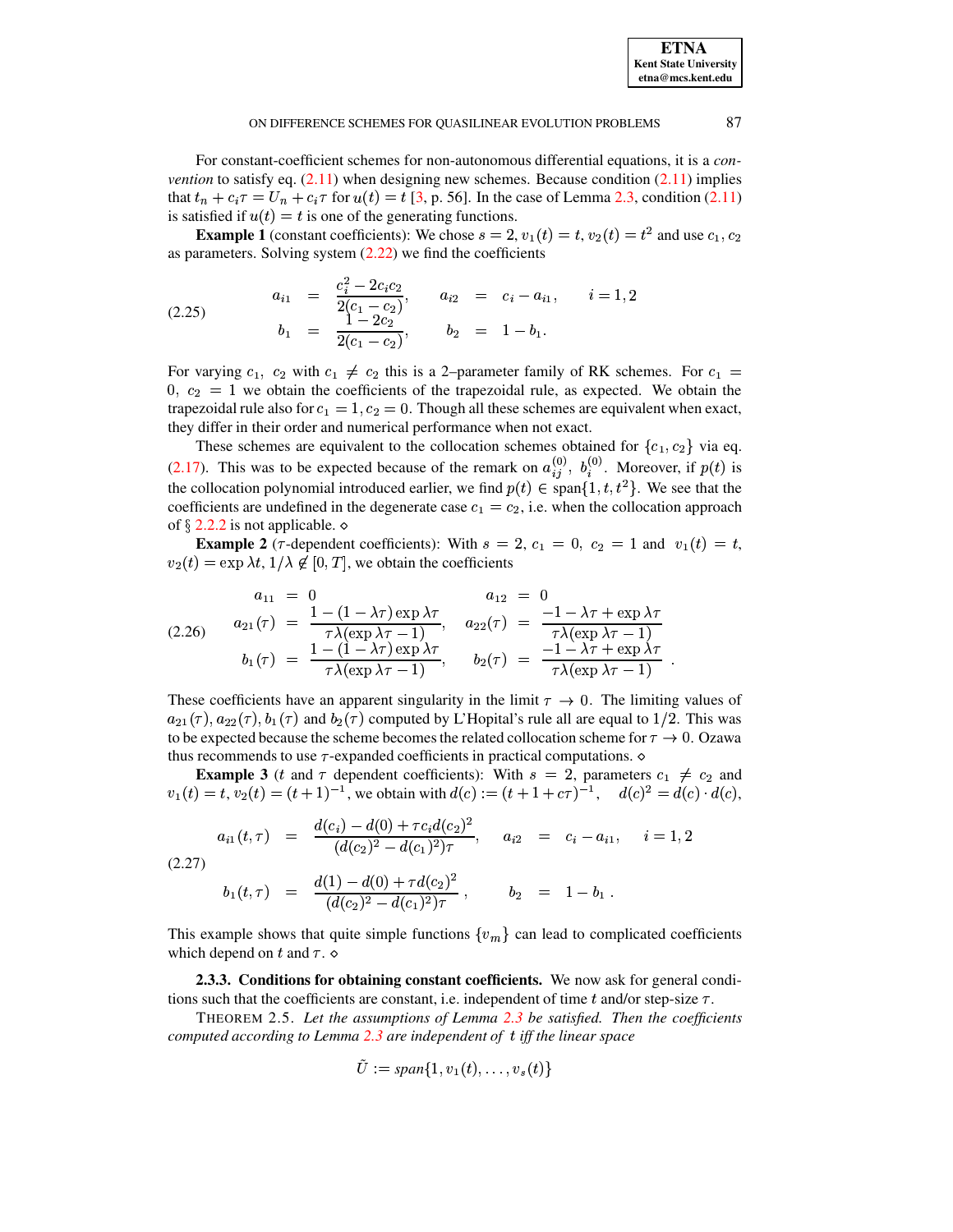is closed with respect to differentiation.

Proof. 1. necessary: Time-independent coefficients satisfy

<span id="page-10-0"></span>(2.28) 
$$
\dot{a}_{ij}(t,\tau) := \frac{\partial}{\partial t} a_{ij}(t,\tau) = 0, \qquad \dot{b}_i(t,\tau) := \frac{\partial}{\partial t} b_i(t,\tau) = 0
$$

for all  $t$ . Computing the time derivative of every equation of system  $(2.22)$  and using relations  $(2.28)$  we obtain

<span id="page-10-1"></span>(2.29) 
$$
\dot{v}_m(t+c_i\tau) = \dot{v}_m(t) + \tau \sum_{j=1}^s a_{ij}(t,\tau)\ddot{v}_m(t+c_j\tau), \n\dot{v}_m(t+\tau) = \dot{v}_m(t) + \tau \sum_{i=1}^s b_i(t,\tau)\ddot{v}_m(t+c_i\tau).
$$

Formally, this is the same as system (2.22), with  $v_m(t)$  replaced by  $\dot{v}_m(t)$ . Time-independent coefficients have to satisfy both this system and system  $(2.22)$ . Since system  $(2.22)$  already determines the coefficients uniquely, this is possible only if system  $(2.29)$  does not add new conditions but consists of linear combinations of equations contained in system (2.22), possibly adding the trivial equation for the constant. This means that span $\{\dot{v}_1, \dots, \dot{v}_s\}$  is a subset of span $\{1, v_1, \ldots, v_s\}$ . Thus the linear space U is closed with respect to differentiation.

2. sufficient: If the linear space  $U$  is closed with respect to differentiation, there are coefficients  $\alpha_{m\nu}$  such that  $\dot{v}_m(t) = \sum_{\nu=0}^s \alpha_{m\nu} v_\nu(t)$ ,  $m = 1, \ldots, s$ ,  $v_0(t) \equiv 1$ . Inserting this into the time derivative of every equation of system (2.22) and using the fact that the functions  $v_{\nu}$ solve system  $(2.22)$ , we obtain

$$
\sum_{j=1}^{s} \dot{a}_{ij}(t,\tau) \sum_{\nu=0}^{s} \alpha_{m\nu} v_{\nu}(t+c_j\tau) = 0 = \sum_{j=1}^{s} \dot{a}_{ij}(t,\tau) \dot{v}_{m}(t+c_j\tau),
$$
  

$$
\sum_{i=1}^{s} \dot{b}_{i}(t,\tau) \sum_{\nu=0}^{s} \alpha_{m\nu} v_{\nu}(t+c_i\tau) = 0 = \sum_{i=1}^{s} \dot{b}_{i}(t,\tau) \dot{v}_{m}(t+c_i\tau).
$$

This is equivalent to the  $s + 1$  linear systems

$$
\bar{U}(t,\tau)\begin{pmatrix}\dot{a}_{i1}\\ \vdots\\ \dot{a}_{is}\end{pmatrix}=0, \quad i=1,\ldots,s, \qquad \bar{U}(t,\tau)\begin{pmatrix}b_1\\ \vdots\\ b_s\end{pmatrix}=0,
$$

where  $\bar{U}(t, \tau)$  is the Wronskian matrix of the generating functions introduced in eq. (2.23). Nonsingularity of this matrix was essential for the proof of Lemma 2.3. From this follows that  $\dot{a}_{ij}(t, \tau) \equiv 0, b_i(t, \tau) \equiv 0, i, j = 1, ..., s$ . П

**Examples:** Each of the spaces span $\{e^{\omega t}\}\$ , span $\{e^{-\omega t}\}\$  and span $\{\sin \omega t, \cos \omega t\}$  is closed with respect to differentiation. The linear spaces span $\{t^s, t^{s-1}, \ldots, t, 1\}$ ,  $s \in \mathbb{N}$ , and span $\{1, t, e^{\omega t}\}\$ are also closed with respect to differentiation. This agrees with the timeindependence of the coefficients given in  $(2.25)$  and  $(2.26)$ .

There is no finite-dimensional linear space containing span $\{(t+c)^{-1}\}\$ ,  $c \in \mathbb{R}$ , and closed with respect to differentiation. This is in agreement with the time-dependence of coefficients (2.27).

There is no finite-dimensional linear space containing span $\{(1 + t)^{1/2}\}\$ and closed with respect to differentiation. We thus get (quite complicated) coefficients which depend both on t and  $\tau$ . As we have seen earlier, however, there is a 1-stage constant-coefficient RK scheme exact on  $u(t) = (t+1)^{1/2}$ , when applied to differential equation (2.3) with (2.8): the implicit midpoint rule (put  $u_0 = 1$ ,  $a_1 = -2$ ,  $a_3 = 0$  in eq. (2.9)). This example confirms that the properties of the nonlinearities f play an important role for the results of  $\S 2.1. \diamond$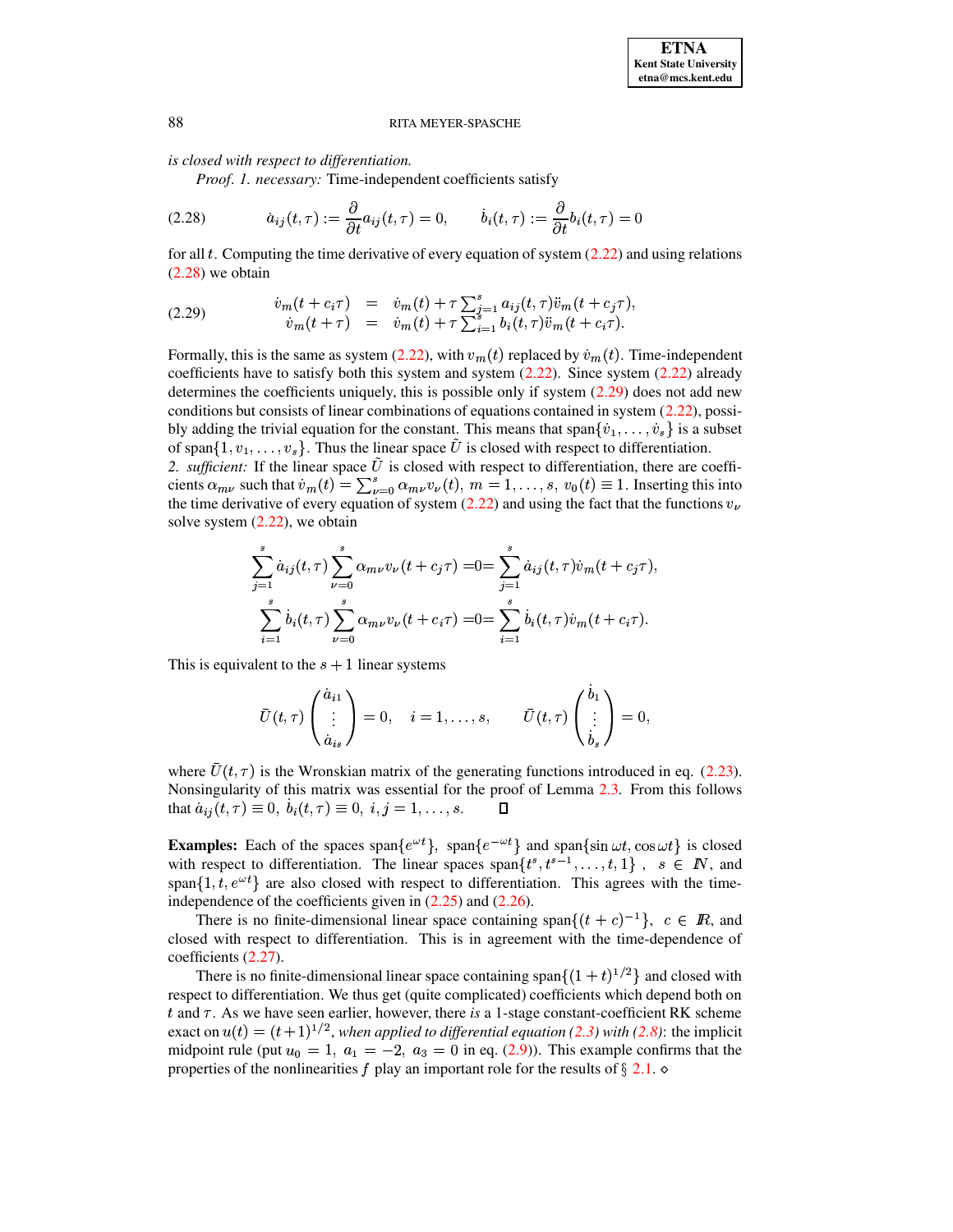If we procede analogously for finding general conditions on generating functions that allow  $\tau$ -independent coefficients, we find that the generating functions have to satisfy both system  $(2.22)$  and nd<br>5 <sup>o</sup>

<span id="page-11-0"></span>
$$
(2.30)^{\dot{v}_m}(t+c_i\tau)c_i = \sum_{i=1}^s a_{ij}(t,\tau)\dot{v}_m(t+c_j\tau) + \tau \sum_{i=1}^s a_{ij}(t,\tau)\ddot{v}_m(t+c_j\tau)c_j, \n\dot{v}_m(t+\tau) = \sum_{i=1}^s b_i(t,\tau)\dot{v}_m(t+c_i\tau) + \tau \sum_{i=1}^s b_i(t,\tau)\ddot{v}_m(t+c_i\tau)c_i.
$$

From  $\S 2.2.2$  $\S 2.2.2$  we know that the collocation schemes must satisfy these two systems. When we check *how* they do so, we find that the equations for  $t^m$  in system [\(2.30\)](#page-11-0),  $m = 1, \ldots, s$ , are equivalent to the mth level of the simplifying conditions  $B(s)$  and  $C(s)$  introduced in eqs. [\(2.14\)](#page-4-4) and [\(2.16\)](#page-5-1).

<span id="page-11-7"></span>**2.4. The Principle of Coherence.** Exact schemes for linear differential equations with constant coefficients and for systems of such equations were derived by many authors, sometimes by using the known continuous solution. A straight-forward procedure for deriving equations to be satisfied by the coefficients of exact schemes is the Principle of Coherence introduced by Hersch in 1958.

The basic idea of the Principle of Coherence was formulated by Hersch [\[5\]](#page-14-7) as *Successive approximations should not contradict each other*. We explain this by the following example: consider

<span id="page-11-2"></span>(2.31) 
$$
\ddot{z}(t) + \lambda^2 z(t) = 0, \quad \lambda > 0.
$$

Using central finite differences at  $t$  with step-size  $\tau$  we obtain

<span id="page-11-6"></span>(2.32) 
$$
z(t-\tau) - (2-\lambda \tau^2)z(t) + z(t+\tau) = 0.
$$

We write instead

<span id="page-11-1"></span>(2.33) 
$$
z(t-\tau) - A(\tau)z(t) + z(t+\tau) = 0,
$$

where the coefficient  $A(\tau)$  is to be determined. With step-size  $2\tau$  we obtain similarly

<span id="page-11-3"></span>
$$
(2.34) \t\t z(t-2\tau) - A(2\tau)z(t) + z(t+2\tau) = 0.
$$

By linear combination of three difference equations of type [\(2.33\)](#page-11-1) centered at  $t - \tau$ , t and  $t + \tau$  we obtain on the other hand

<span id="page-11-4"></span>
$$
(2.35) \t z(t-2\tau) - (A(\tau)^2 - 2)z(t) + z(t+2\tau) = 0.
$$

For a coherent numerical approximation of eq.  $(2.31)$ , eqs.  $(2.34)$  and  $(2.35)$  should coincide. This means  $A(2\tau) = A(\tau)^2 - 2$ . This is satisfied for  $A(\tau) = 2 \cos \kappa \tau$ ,  $\kappa \in \mathbb{R}$ . Moreover, the resulting difference scheme has to be consistent with eq. [\(2.31\)](#page-11-2), i.e. the first-order truncation error has to vanish for  $\tau \to 0$ . Thus we obtain  $\kappa = \lambda$ . The coherent scheme therefore is

<span id="page-11-5"></span>(2.36) 
$$
z(t-\tau) - 2\cos(\lambda \tau)z(t) + z(t+\tau) = 0.
$$

Comparison shows that scheme  $(2.36)$  is exact on eq.  $(2.31)$ , while the second-order central difference formula [\(2.32\)](#page-11-6) uses the first two terms of the Taylor expansion of  $A(\tau)$ . We required coherence using three grid points, and we obtained exactness. For equations of higher order or larger systems, the derivation of exact schemes by the Principle of Coherence can become quite envolved. Denk employed the calculus of distributions and obtained schemes that are very useful in applications [\[1\]](#page-14-5).

**ETNA Kent State University etna@mcs.kent.edu**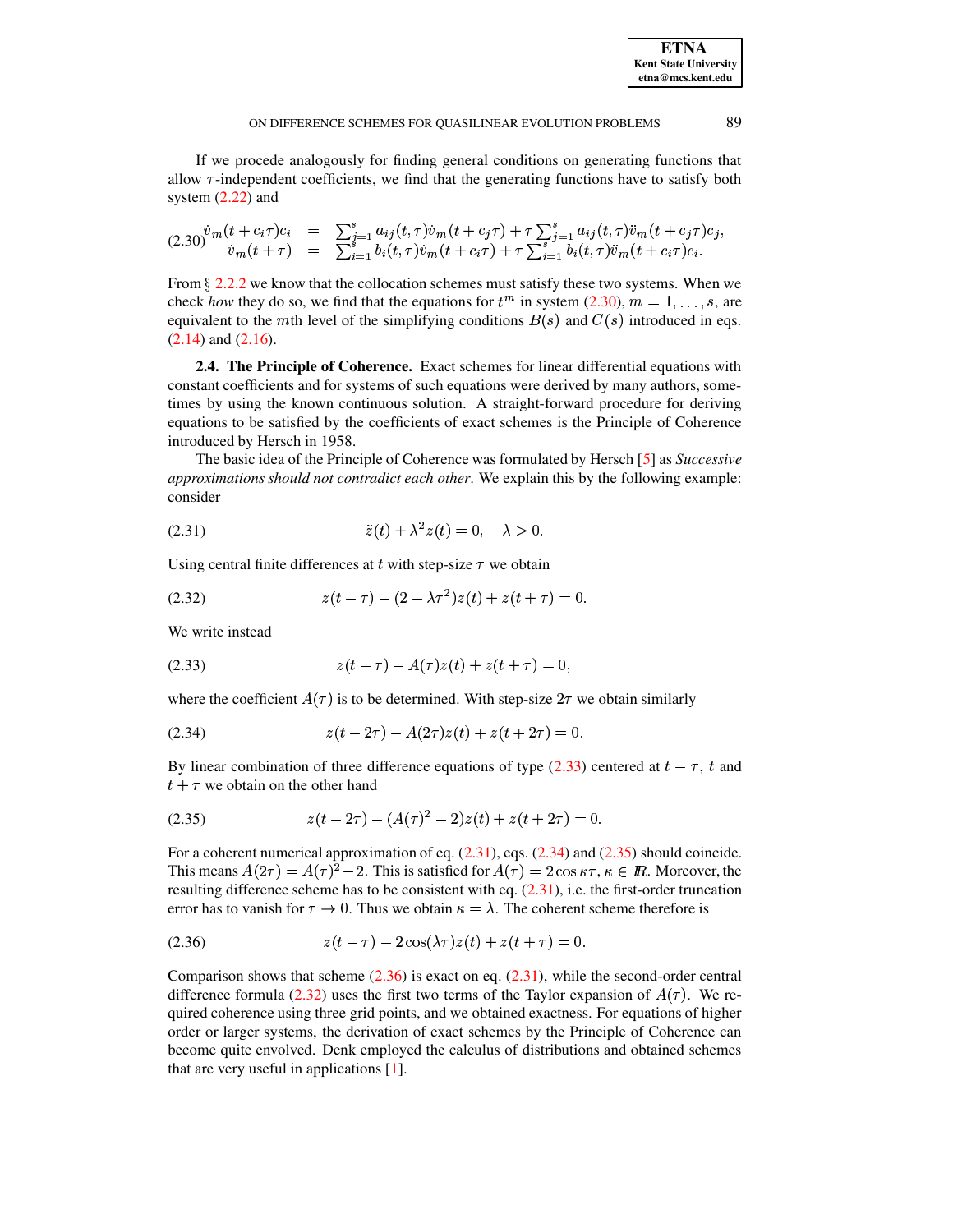3. Applications. We conclude by showing that exact schemes are of practical relevance in scientific computing. We give two examples where exact schemes for simpler equations led to efficient schemes for more complicated equations.

**3.1. Denk-Bulirsch schemes.** Denk used the Principle of Coherence explained in  $\S$  2.4 for designing a numerical integration method which is capable of simulating highly oscillatory circuits efficiently and reliably. He treated first order systems

<span id="page-12-1"></span>
$$
(3.1) \qquad \qquad \dot{u} + Au = f(t, u),
$$

where the matrix A represents the linear elements of the circuit and  $f(t, u)$  assembles the nonlinear terms. Applying the Principle of Coherence with the step-sizes  $\tau$  and  $2\tau$  to  $\dot{z}$  +  $Az = 0$  leads to

<span id="page-12-0"></span>(3.2) 
$$
Z(t_1) = \Phi(\tau)Z(t_0 + \tau) = \Phi(\tau)^2 Z(t_0), = \Phi(2\tau)Z(t_0),
$$

and thus to  $\Phi(\tau) = \exp(-A\tau)$ , as expected. For approximation of eq. (3.1), Denk combined this with a multistep approach (explicit or implicit). Explicit:

$$
U(t + m\tau) - \exp(-A\tau)U(t + (m - 1)\tau) =
$$
  

$$
\tau \sum_{i=0}^{m} \beta_i(\tau) f(t + (m - 1)\tau, U(t + (m - 1)\tau)),
$$

where  $\beta_i(\tau)$  are *matrix coefficients* of the multistep scheme. In the case  $m = 1$  this leads to

$$
\beta_1(\tau) = -\left(I - (I - \exp(-A\tau))(A\tau)^{-1}\right)(A\tau)^{-1}, \n\beta_0(\tau) = (I - \exp(-A\tau))(A\tau)^{-1} - \beta_1.
$$

Note that the coefficients  $\beta_i(\tau)$  have an apparent singularity for  $\tau \to 0$ , similar to the coefficients given in  $(2.26)$ . This seems to be unavoidable.

The resulting scheme is consistent of order  $m$ ,  $A(0)$ -stable and convergent. It is A-stable without order restrictions. This is no contradiction to Dahlquist's order barriers because those barriers were shown to hold for constant-coefficient schemes. Tests with a system of five equations in a time interval corresponding to about 250 000 oscillations showed that the scheme is more efficient and more reliable than the standard code LSODE for this type of problems [2]. The code HERSCH developed using these ideas for equations more general than eq.  $(3.1)$  was tested in numerical experiments on equations modeling electric circuits. It proved to be more efficient than the codes LSODE, DOPRI5 and RADAU5 on highly oscillatory problems  $[1]$ .

3.2. LeRoux schemes. Consider the parabolic problem

<span id="page-12-2"></span>(3.3) 
$$
v_t - \Delta v^m = \alpha v^m \quad \text{for } x \in \Omega \subset \mathbb{R}^d, t > 0,
$$

$$
v(x, t) = 0 \quad \text{for } x \in \partial\Omega, t > 0,
$$

$$
v(x, 0) = v_0(x) > 0 \quad \text{for } x \in \Omega,
$$

where  $\Omega$  is a smooth bounded domain,  $\alpha \geq 0$  real and  $m > 1$  an integer. Let  $(\lambda_1, u_1)$  be the principal eigenpair of

$$
-\Delta u = \lambda u, \qquad u|_{\partial \Omega} = 0,
$$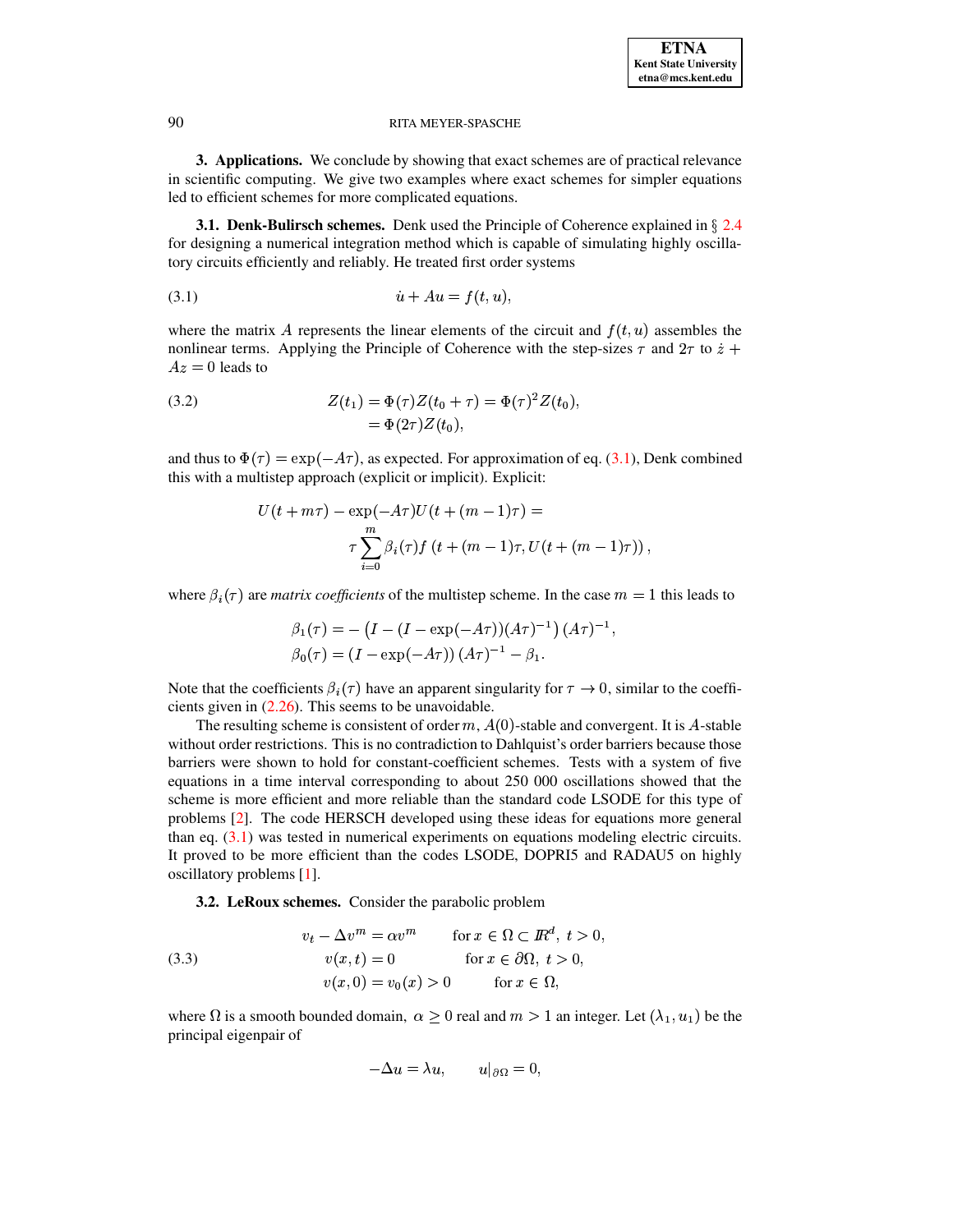satisfying  $u_1(x) > 0$  in  $\Omega$  and  $||u_1||_{L^1(\Omega)} = 1$ . Let  $v_1$  be a real smooth function satisfying  $v_1^m(x) = u_1(x)$  in  $\Omega$ . Then  $\theta v_1$ ,  $\theta > 0$ , is a steady-state solution of (3.3) for  $\alpha = \lambda_1$ . A steady-state solution for all  $\alpha$  is  $v(x, t) \equiv 0$ . The time-dependent solutions of (3.3) for given initial function  $v_0(x) > 0$  were investigated by Sacks and others, and the results are [10]:

(i) If  $0 \le \alpha < \lambda_1$  and  $v_0 \in L^q(\Omega)$ ,  $q > 1$ , problem (3.3) has a solution existing for all times and decaying to zero for  $t \to \infty$ .

(ii) If  $\alpha = \lambda_1$  and  $v_0 \in L^q(\Omega)$ ,  $q > 1$ , problem (3.3) has a solution existing for all times and tending to  $\theta v_1 = \theta u_1^{1/m}$  for  $t \to \infty$ . The factor  $\theta$  depends on the initial function  $v_0$ .

(iii) If  $\alpha > \lambda_1$  there exists  $T > 0$  such that problem (3.3) has for given  $v_0$  a unique weak solution v on  $[0, T]$  with  $\lim_{t\to T_-} ||v(\cdot, t)||_{L^{\infty}(\Omega)} = +\infty$ . Such solutions are called blow-up solutions. The only nonnegative solution of problem  $(3.3)$  which exists for all times is  $v(x,t) \equiv 0$ .

To construct a numerical scheme whose solution has similar properties as the solution of the continuous problem, Le Roux  $[10]$  used the exact scheme  $(1.3)$  for

$$
\frac{dw^m}{dt} = \beta(w^m)^2, \qquad w(0) = w_0 > 0, \ \beta \in \mathbb{R},
$$

to derive the approximate semi-discrete scheme

<span id="page-13-0"></span>(3.4) 
$$
\frac{1}{m-1} \left( V_n^{1-m} V_{n+1}^m - V_{n+1} \right) - \tau \Delta V_{n+1}^m = \alpha \tau V_{n+1}^m
$$

for eq. (3.3). Here  $\tau$  is the time step and  $V_n = V(x, n\tau)$  approximates  $v(x, t)$  at  $t = n\tau$ . Note that solving eq. (3.4) for  $V_{n+1}$  with given  $V_n$  means solving a quasilinear elliptic boundary value problem with  $V_{n+1}{}_{|\partial\Omega} = 0$ , and this has to be done at each time step. With

$$
p:=\frac{1}{m},\quad q:=1-p,\qquad U_n:=V_n^m
$$

and  $U_n \in I\!\!B := H_0^1(\Omega) \cap C^2(\overline{\Omega})$  where all elements satisfy the given boundary condition,  $(3.4)$  becomes

<span id="page-13-1"></span>(3.5) 
$$
\tau \Delta U_{n+1} = \frac{p}{q} (U_{n+1} U_n^{-q} - U_{n+1}^p) - \alpha \tau U_{n+1}
$$

$$
=: f(U_{n+1}; U_n),
$$

which is a standard quasilinear elliptic problem for  $U_{n+1}$ . Le Roux [10] proved existence and uniqueness of the solution of scheme  $(3.5)$  for

$$
t_n = n\tau < T_1 := \frac{p}{\alpha q} ||U_0||_{\infty}^{-q} = \frac{1}{\alpha (m-1)} ||v_0^m||_{\infty}^{(1-m)/m},
$$

and formulated conditions on  $Y_0$  under which the iterative scheme

$$
\Delta Y_{j+1} = \frac{1}{\tau} f(Y_j; U_n), \qquad Y_0 \text{ given}
$$

converges for  $j \to \infty$  (monotonic) to  $U_{n+1}$ . She proved stability and convergence of the time discretization for a wide class of initial conditions, gave for fixed  $\tau = \Delta t$  the estimates

<span id="page-13-2"></span>(3.6) 
$$
||U_n||_{\infty} \leq \begin{cases} ct_n^{-1/q} & \text{if } \alpha < \lambda_1 \\ c(t_n^{-1/q} + ||U_0||_{p+1}) & \text{if } \alpha = \lambda_1 \end{cases}
$$

where c is a constant,  $c = c(\Omega, p, \alpha, U_0)$ , and showed: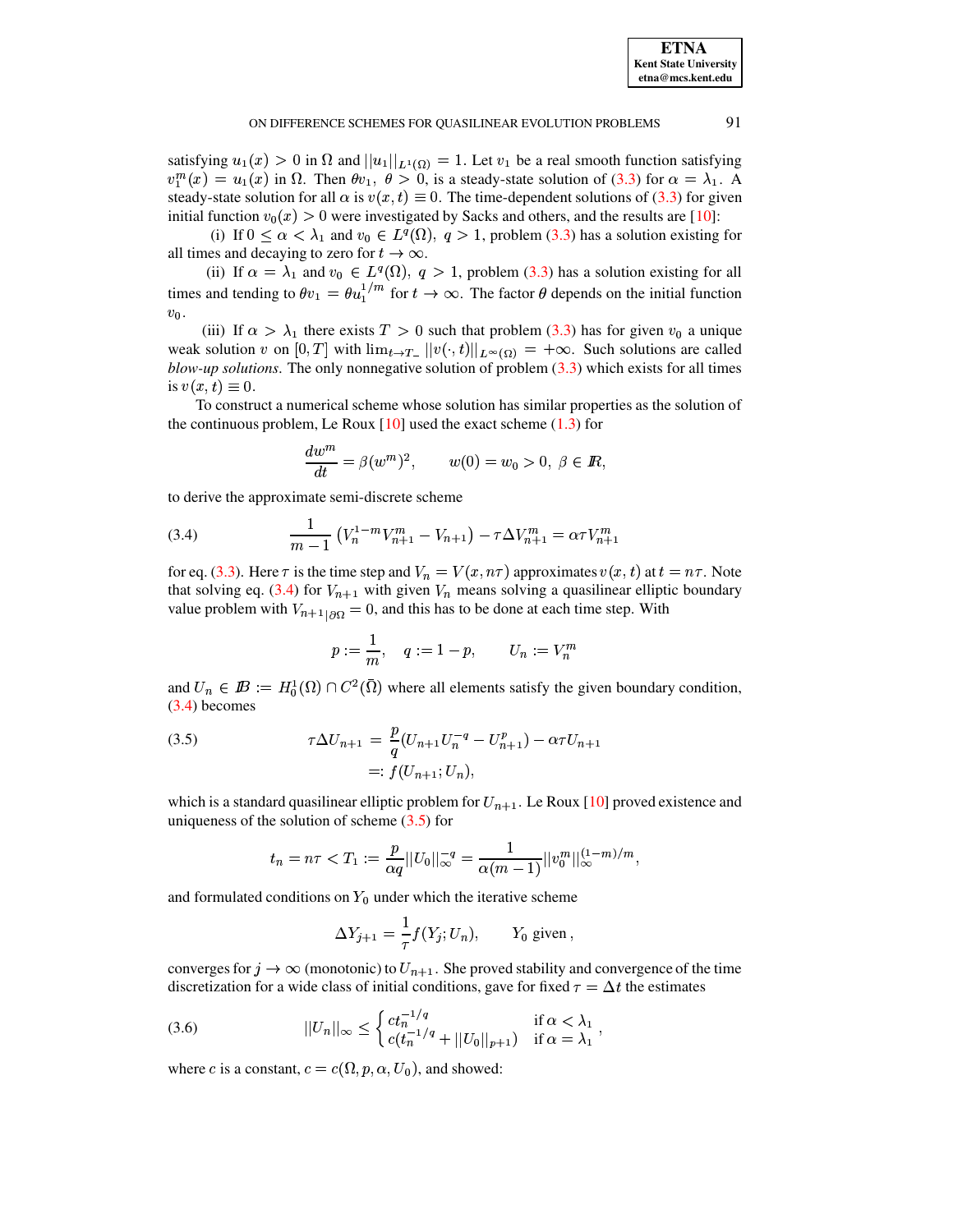(i) If  $\alpha \leq \lambda_1$ , then there exists a constant  $\Delta t_0 > 0$  depending only on  $\Omega$ ,  $p, \alpha, U_0$  such that the numerical solution  $U_n$  exists for all  $n \to \infty$  for every time step  $\Delta t < \Delta t_0$ . From the estimate [\(3.6\)](#page-13-2) it then follows that  $||U_n|| \to 0$  if  $\alpha < \lambda_1$ , as desired. We also see that the norm of the initial function  $U_0$  specifies the numerical value of  $\theta$  in the case  $\alpha = \lambda_1$ .

(ii) If  $\alpha > \lambda_1$  then there exists T<sup>\*</sup> depending on the time step  $\Delta t$  and on  $U_0$  such that the numerical solution  $U_n$  exists for  $n\Delta t < T^*$  and becomes infinite at  $T^*$ . The following estimate is valid:

$$
||U_n||_{p+1} \le \left(\frac{T^*}{T^*-t_n}\right)^{1/q} ||U_0||_{p+1},
$$

and this estimate has also been obtained for the exact solution.

Thus we see that, for sufficiently small  $\Delta t < \Delta t_0$ , scheme [\(3.5\)](#page-13-1) produces qualitatively correct numerical solutions which satisfy the estimates known for the exact solutions.

In further work this scheme and its mathematical analysis were extended to the more general case

$$
v_t - \Delta v^{1+\delta} = \alpha v^p \quad \text{for } x \in \Omega \subset \mathbb{R}^d, t > 0,
$$
  
\n
$$
v(x, t) = 0 \quad \text{for } x \in \partial\Omega, t > 0,
$$
  
\n
$$
v(x, 0) = v_0(x) > 0 \quad \text{for } x \in \Omega,
$$

where  $\Omega \subset \mathbb{R}^d$  is a smooth bounded domain,  $\delta$  is a parameter describing diffusion,  $\delta \in$  $(-1,0)$  for fast diffusion and  $\delta > 0$  for slow diffusion,  $\alpha \geq 0$  real and  $p \geq 1 + \delta$ . This mathematical work is reviewed in [\[9\]](#page-14-8).

The usefulness of scheme  $(3.5)$  for Computational Plasma Physics is reported. In investigations of fusion plasmas, diffusion equations with slow diffusion (e.g.  $\delta = 2$ ) are used for the density of particles, and equations with fast diffusion (e.g.  $\delta = -1/2$ ) for their temperature. In reference [\[11\]](#page-15-7) a coupled system for density and temperature of ions is solved for various parameter values, while in reference [\[12\]](#page-15-8) the two equations are solved separately for various cases (decay of the solution, evolution to a constant profile, blow-up case).

#### REFERENCES

- <span id="page-14-6"></span><span id="page-14-5"></span>[1] G. DENK, *A new numerical method for the integration of highly oscillatory second-order ordinary differential equations*, Appl. Num. Math., 13 (1993), pp. 57–67.
- [2] G. DENK, *The simulation of oscillatory circuits: an efficient integration scheme*, in Efficient Numerical Methods in Electronic Circuit Simulation, G. Denk, M. Günter, P. A. Selting, and O. V. Stryk, eds., Technische Universität München, TUM-M9413, 1994, pp. 1-8.
- <span id="page-14-3"></span>[3] K. DEKKER AND J. G. VERWER, *Stability of Runge-Kutta Methods for Stiff Nonlinear Differential Equations*, North Holland, Amsterdam, 1984.
- <span id="page-14-2"></span>[4] M. J. GANDER AND R. MEYER-SPASCHE, *An introduction to numerical integrators preserving physical properties*, in Applications of Nonstandard Finite Difference Schemes, R. E. Mickens, ed., Chapter 5, World Scientific, Singapore, 2000.
- <span id="page-14-7"></span>[5] J. HERSCH, *Contribution a` la methode ´ des equations ´ aux differ´ ences*, Z. Angew. Math. Phys., 2 (1958), pp. 129–180.
- <span id="page-14-4"></span>[6] E. HAIRER, S.P. NØRSETT, AND G. WANNER, *Solving Ordinary Differential Equations*, Vol. I, 2nd ed., Springer Verlag, Berlin, 1993.
- <span id="page-14-0"></span>[7] E. HAIRER AND G. WANNER, *Solving Ordinary Differential Equations*, Vol. II, Springer Verlag, Berlin, 1991.
- <span id="page-14-1"></span>[8] H. V. KOJOUHAROV AND B. M. CHEN, *Nonstandard Methods for AdvectionDiffusionReaction Equations*, in Applications of Nonstandard Finite Difference Schemes, R. E. Mickens, ed., Chapter 2, World Scientific, Singapore, 2000.
- <span id="page-14-8"></span>[9] M. N. LE ROUX, *Numerical solution of fast-diffusion or slow-diffusion equations*, J. Comput. Appl. Math., 97 (1998), pp. 121–136.